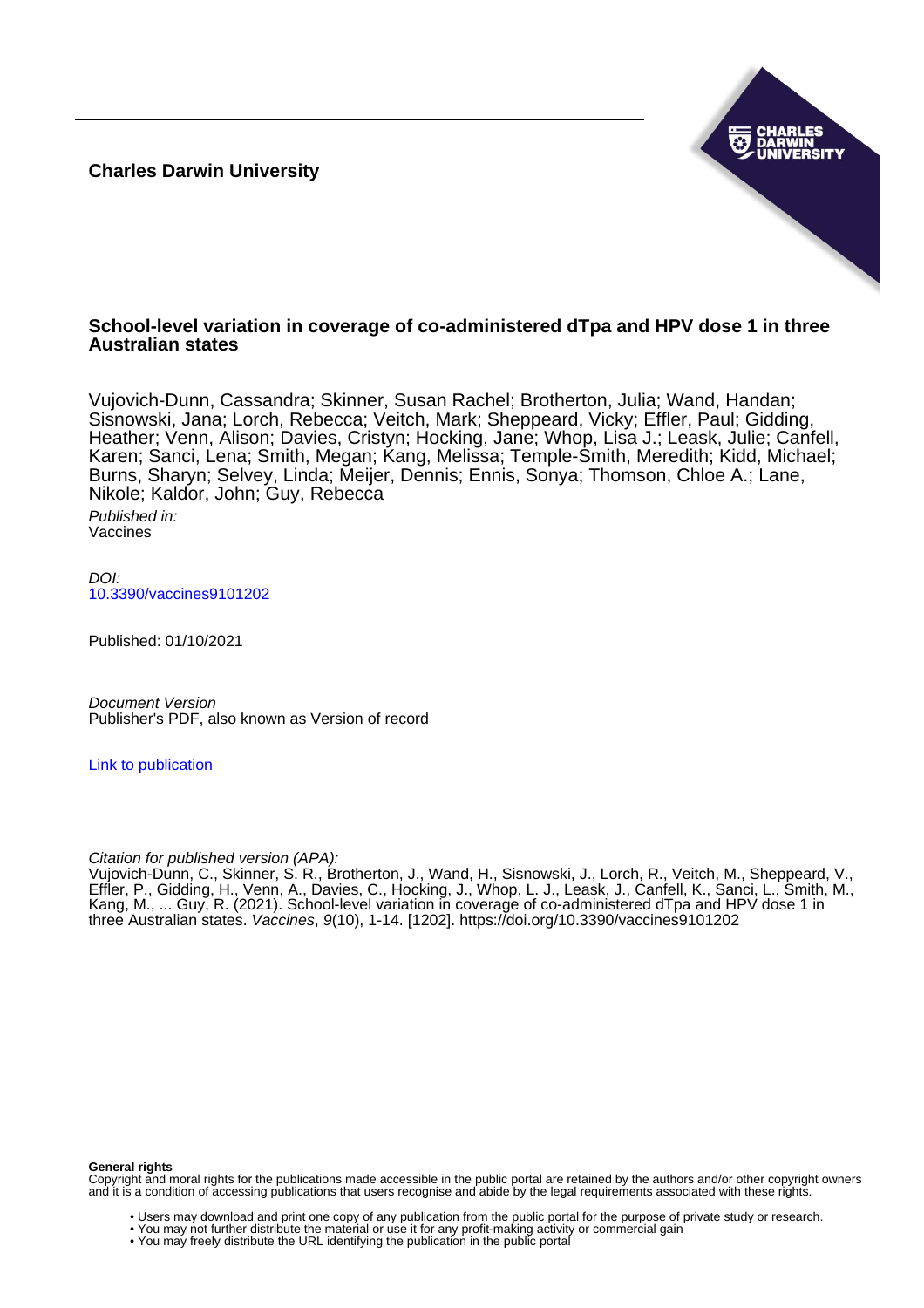



# *Article* **School-Level Variation in Coverage of Co-Administered dTpa and HPV Dose 1 in Three Australian States**

**Cassandra Vujovich-Dunn 1,[\\*](https://orcid.org/0000-0002-7938-8030) , Susan Rachel Skinner 2,3, Julia Brotherton 4,5, Handan Wand <sup>1</sup> [,](https://orcid.org/0000-0002-8279-7652) Jana Sisnowski 1,6 , Rebecca Lorch <sup>1</sup> , Mark Veitch <sup>7</sup> , Vicky Sheppeard 8,9, Paul Effler <sup>10</sup>, Heather Gidding 11,12,13,14, Alison Venn <sup>15</sup> [,](https://orcid.org/0000-0001-7090-1398) Cristyn Davies 2,3 [,](https://orcid.org/0000-0003-1506-3285) Jane Hocking <sup>5</sup> , Lisa J. Whop 6,16 [,](https://orcid.org/0000-0003-4816-2933) Julie Leask <sup>17</sup>, Karen Canfell <sup>18</sup>, Lena Sanci <sup>19</sup> , Megan Smith 9,18 [,](https://orcid.org/0000-0002-0401-2653) Melissa Kang <sup>20</sup>, Meredith Temple-Smith <sup>19</sup> [,](https://orcid.org/0000-0003-1296-9591) Michael Kidd <sup>21</sup>, Sharyn Burns <sup>22</sup> , Linda Selvey <sup>23</sup> [,](https://orcid.org/0000-0001-8493-0974) Dennis Meijer <sup>24</sup>, Sonya Ennis <sup>24</sup>, Chloe A. Thomson <sup>10</sup>, Nikole Lane <sup>7</sup> , John Kaldor <sup>1</sup> and Rebecca Guy <sup>1</sup>**

- <sup>1</sup> The Kirby Institute, University of New South Wales, Kensington, Sydney 2052, Australia; Hwand@kirby.unsw.edu.au (H.W.); jsisnowski@kirby.unsw.edu.au (J.S.); rlorch@kirby.unsw.edu.au(R.L.); jkaldor@kirby.unsw.edu.au (J.K.); Rguy@kirby.unsw.edu.au (R.G.)
- <sup>2</sup> Children's Hospital Westmead, Sydney Children's Hospitals Network, Sydney 2145, Australia; rachel.skinner@sydney.edu.au (S.R.S.); cristyn.davies@sydney.edu.au (C.D.)
- <sup>3</sup> Faculty of Medicine and Health, University of Sydney, Specialty of Child and Adolescent Health, Sydney 2006, Australia
- <sup>4</sup> Population Health, VCS Foundation Ltd., East Melbourne, Melbourne 3053, Australia; jbrother@vcs.org.au
- <sup>5</sup> Melbourne School of Population and Global Health, University of Melbourne, Carlton, Melbourne 3010, Australia; j.hocking@unimelb.edu.au
- <sup>6</sup> National Centre for Epidemiology & Population Health, Australian National University, Canberra 0200, Australia; lisa.whop@anu.edu.au
- <sup>7</sup> Department of Health and Human Services, Tasmanian Government, Hobart 7001, Australia; mark.veitch@health.tas.gov.au (M.V.); nikki.lane@health.tas.gov.au (N.L.)
- <sup>8</sup> Communicable Diseases Branch, Health Protection NSW, St Leonards, Sydney 2065, Australia; Vicky.Sheppeard@health.nsw.gov.au
- School of Public Health, University of Sydney, Camperdown, Sydney 2006, Australia; Megan.Smith@nswcc.org.au
- <sup>10</sup> Department of Health, Communicable Disease Control Directorate, East Perth 6000, Australia; Paul.Effler@health.wa.gov.au (P.E.); Chloe.Thomson@health.wa.gov.au (C.A.T.)
- School of Population Health, University of New Souh Wales, Sydney 2052, Australia;
- heather.gidding@sydney.edu.au
- <sup>12</sup> Norther Clinical School of Sydney, University of Sydney, Camperdown, Sydney 2006, Australia
- <sup>13</sup> Women and Babies Research, Kollin Intstitye, Northern Sydney Local Health District, St Leaonards, Sydney 2064, Australia
- <sup>14</sup> National Centre for Immunisation Research and Surveillance, Westmead, Sydney 2145, Australia<br><sup>15</sup> Monzies Institute for Medical Research University of Tarmania Temanian 7000, Australia
- <sup>15</sup> Menzies Institute for Medical Research, University of Tasmania, Tasmanian 7000, Australia; alison.venn@utas.edu.au
- <sup>16</sup> Menzies School of Health Research, Charles Darwin University, Brisbane 4000, Australia<br><sup>17</sup> Easylty of Medisine and Health, Sydney Nursine School, University of Sydney Comparat
- <sup>17</sup> Faculty of Medicine and Health, Sydney Nursing School, University of Sydney, Camperdown, Sydney 2006, Australia; julie.leask@sydney.edu.au
- <sup>18</sup> Cancer Research Division, Cancer Council, Brisbane 2011, Australia; karen.canfell@nswcc.org.au
- <sup>19</sup> Medicine, Dentistry and Health Sciences, University of Melbourne, Carlton, Melbourne 3010, Australia; l.sanci@unimelb.edu.au (L.S.); m.temple-smith@unimelb.edu.au (M.T.-S.)
- 20 Westmead Clinical School, University of Sydney, Sydney 2006, Australia; Melissa.Kang@uts.edu.au<br>21 September 1951; Jackiette for Harlik Flinder: University Adelaide 5042, Australia michael bidd@flinder
- <sup>21</sup> Southgate Institute for Health, Flinders University, Adelaide 5042, Australia; michael.kidd@flinders.edu.au<br><sup>22</sup> School of Population Hoalth, Curtin University, Perth 6102, Australia: s burns@curtin edu.au
- <sup>22</sup> School of Population Health, Curtin University, Perth 6102, Australia; s.burns@curtin.edu.au<br><sup>23</sup> School of Public Health, University of Queensland, Brisbane 4072, Australia; Leekwelius edu
- <sup>23</sup> School of Public Health, University of Queensland, Brisbane 4072, Australia; l.selvey@uq.edu.au<br><sup>24</sup> Immunication Unit Health Protection NSW St Leonarde, Sydney 2065, Australia:
- Immunisation Unit, Health Protection NSW, St Leonards, Sydney 2065, Australia;
- Dennis.Meijer@health.nsw.gov.au (D.M.); Sonya.Ennis@health.nsw.gov.au (S.E.)
- **\*** Correspondence: cvujovich-dunn@kirby.unsw.edu.au; Tel.: +61-2-9348-0033

**Abstract:** Background: Australian adolescents are routinely offered HPV and dTpa (diphtheria, tetanus, pertussis) vaccines simultaneously in the secondary school vaccination program. We identified schools where HPV initiation was lower than dTpa coverage and associated school-level factors across three states. Methods: HPV vaccination initiation rates and dTpa vaccination coverage in



**Citation:** Vujovich-Dunn, C.; Skinner, S.R.; Brotherton, J.; Wand, H.; Sisnowski, J.; Lorch, R.; Veitch, M.; Sheppeard, V.; Effler, P.; Gidding, H.; et al. School-Level Variation in Coverage of Co-Administered dTpa and HPV Dose 1 in Three Australian States. *Vaccines* **2021**, *9*, 1202. [https://](https://doi.org/10.3390/vaccines9101202) [doi.org/10.3390/vaccines9101202](https://doi.org/10.3390/vaccines9101202)

Academic Editor: Yutaka Ueda

Received: 25 July 2021 Accepted: 8 October 2021 Published: 19 October 2021

**Publisher's Note:** MDPI stays neutral with regard to jurisdictional claims in published maps and institutional affiliations.



**Copyright:** © 2021 by the authors. Licensee MDPI, Basel, Switzerland. This article is an open access article distributed under the terms and conditions of the Creative Commons Attribution (CC BY) license (https:/[/](https://creativecommons.org/licenses/by/4.0/) [creativecommons.org/licenses/by/](https://creativecommons.org/licenses/by/4.0/)  $4.0/$ ).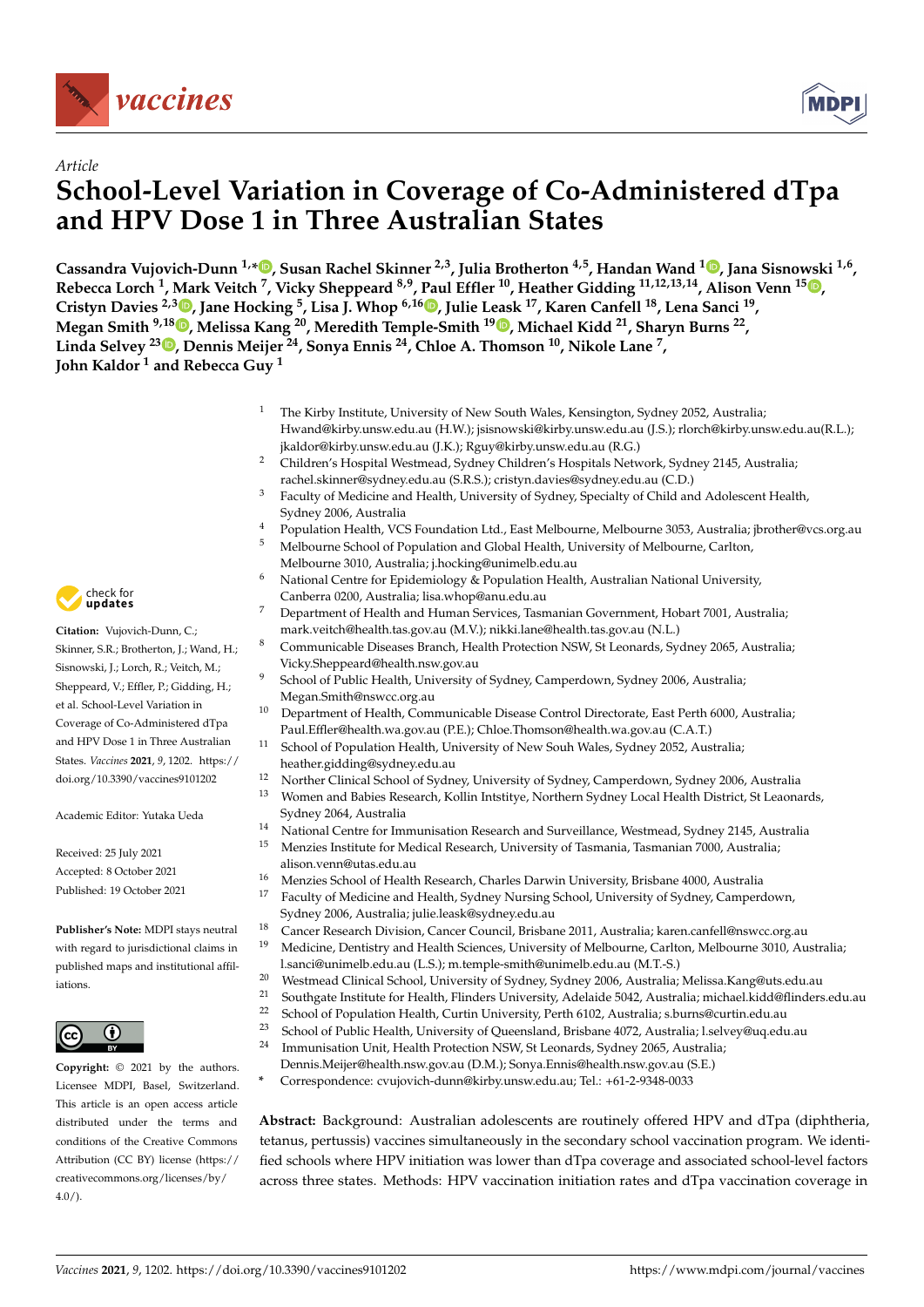2016 were calculated using vaccine databases and school enrolment data. A multivariate analysis assessed sociodemographic and school-level factors associated with HPV initiation being >5% absolute lower than dTpa coverage. Results: Of 1280 schools included, the median school-level HPV initiation rate was 85% (interquartile range (IQR):75–90%) and the median dTpa coverage was 86% (IQR:75–92%). Nearly a quarter (24%) of all schools had HPV vaccination initiation >5% lower than dTpa coverage and 11 % had >10% difference. School-level factors independently associated with  $>5\%$  difference were remote schools (aOR:3.5, 95% CI = 1.7–7.2) and schools in major cities (aOR:1.8, 95% CI = 1.0–3.0), small schools (aOR:3.3, 95% CI = 2.3–5.7), higher socioeconomic advantage (aOR:1.7, 95% CI = 1.1–2.6), and lower proportions of Language-background-other-than-English (aOR:1.9, 95% CI = 1.2–3.0). Conclusion: The results identified a quarter of schools had lower HPV than dTpa initiation coverage, which may indicate HPV vaccine hesitancy, and the difference was more likely in socioeconomically advantaged schools. As hesitancy is context specific, it is important to understand the potential drivers of hesitancy and future research needs to understand the reasons driving differential uptake.

**Keywords:** vaccination; implementation; school-based immunisation; evaluation and impact; vaccine specific hesitancy; differential uptake; adolescent vaccination; cancer prevention

## **1. Introduction**

Human papillomavirus (HPV) is the most common sexually transmissible infection (STI) globally and is associated with significant morbidity and mortality due to cervical and other cancers and genital warts, with 50–80% of the general population acquiring HPV infection with one or more types at some point in their life [\[1\]](#page-11-0). Infection rates are highest in younger females in their early to mid-20s following sexual debut [\[2\]](#page-11-1). Most HPV infection is asymptomatic and resolves within 1–2 years. However, persistent infection with an oncogenic type of HPV can sometimes, usually over decades, lead to the development of cervical cancer, as well as anal, vulvar, vaginal, penile and oropharyngeal cancer [\[3,](#page-11-2)[4\]](#page-11-3). Cervical cancer is the fourth most common cause of cancer incidence and mortality in women worldwide [\[5\]](#page-11-4). In addition, around 90% of all cases of genital warts are caused by the non-oncogenic HPV types 6 and 11 [\[4\]](#page-11-3) and prior to vaccination, genital warts were the most commonly managed STI at sexual health clinics contributing to major psychosocial impacts and costs [\[6](#page-11-5)[–8\]](#page-12-0).

Three vaccines that protect against oncogenic types of HPV have been, or are currently, licensed in most countries: a bivalent vaccine; a quadrivalent vaccine [\[9\]](#page-12-1), and a nonavalent vaccine [\[10\]](#page-12-2), with the quadrivalent and nonavalent vaccines also providing protection against genital warts. The primary aim of HPV vaccination is to prevent cervical cancer [\[11\]](#page-12-3). In 2018, the World Health Organization (WHO) called for countries to work towards the global elimination of cervical cancer as a public health problem [\[12](#page-12-4)[,13\]](#page-12-5) given the effectiveness of the vaccines [\[14–](#page-12-6)[16\]](#page-12-7), and cervical screening using HPV testing. Furthermore, the WHO Global Health Sector Strategy on STIs highlights the importance of HPV vaccination to achieve the elimination of genital warts [\[17\]](#page-12-8). In most countries, HPV immunisation programs are targeted at young adolescents, as the vaccine is most effective prior to initiation of sexual activity and exposure to the virus [\[18–](#page-12-9)[20\]](#page-12-10). Voluntary on-site school-based HPV vaccination programs have been successful in achieving high rates of vaccination coverage in adolescents in Australia, Canada, several European nations, Malaysia, Brunei and other low middle-income countries [\[21](#page-12-11)[–26\]](#page-12-12).

Australia was the first country to implement a national school-based HPV vaccination program. Since its introduction, it has achieved high coverage of HPV vaccination, reaching just over 80% of 15-year-olds in 2017 for the three-dose course [\[27\]](#page-12-13). Vaccines are offered in schools at vaccine clinics, following parental/guardian consent. The HPV vaccine can also be accessed in general practice (predominantly) or other primary health care services such as public sector Community Health Centres but are not routinely offered in this setting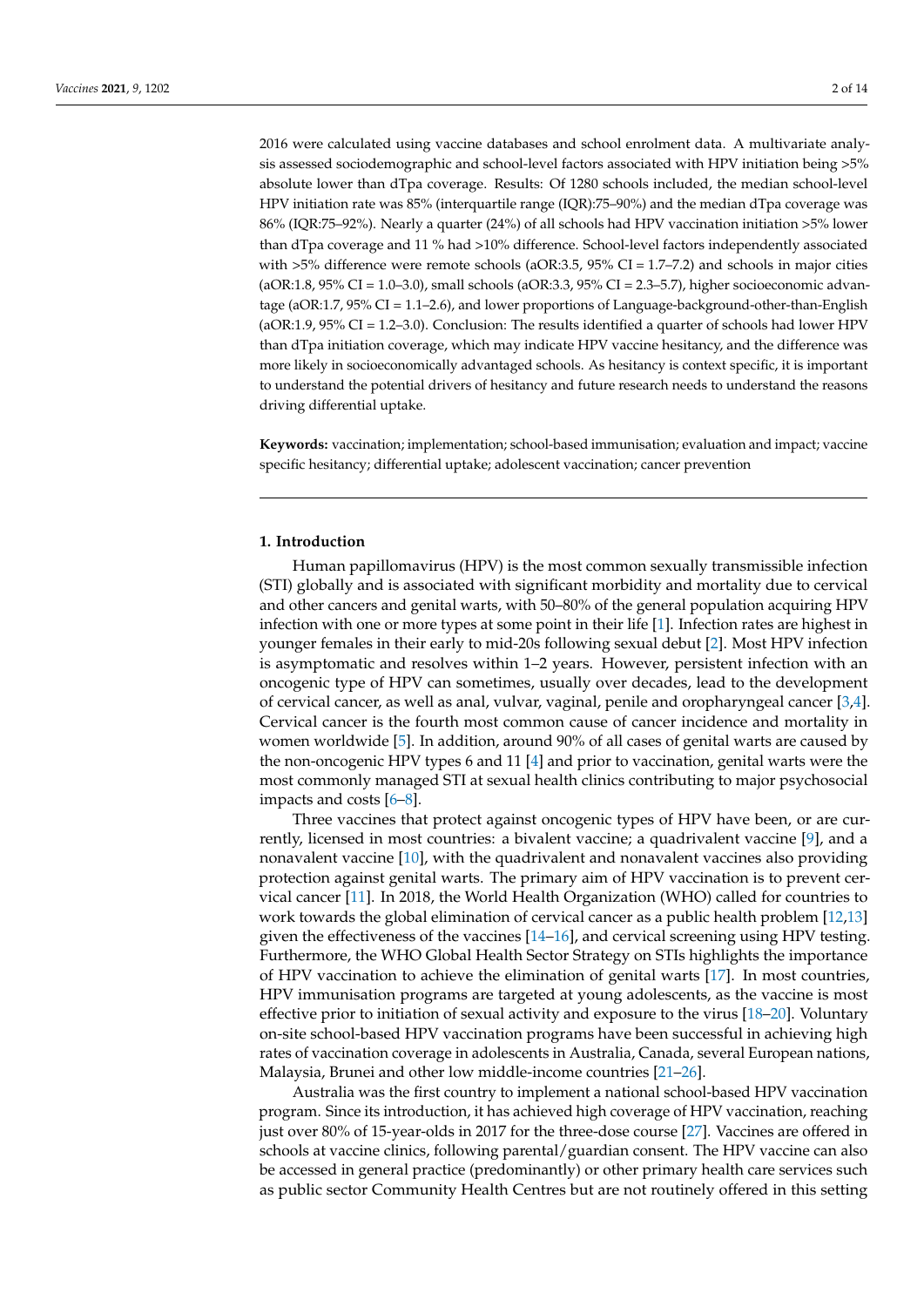due to the free school-based immunisation program. Despite the high HPV coverage achieved in Australia through the school program, there is variation in coverage between jurisdictions and also in smaller geographical areas within jurisdictions [\[28](#page-12-14)[,29\]](#page-12-15). The lower coverage in some areas or populations may signal hesitancy towards the HPV vaccination. Vaccine hesitancy is a motivational state of being conflicted about or opposed to getting vaccinated [\[30\]](#page-12-16). It may be associated with safety concerns or lack of familiarity with a vaccine [\[31,](#page-12-17)[32\]](#page-12-18). Differences in HPV vaccination coverage compared to other adolescent vaccinations may signal specific concerns around the HPV vaccine for parents and adolescents. For example, parents in some countries have objected to HPV vaccination on the grounds that it is offered to protect against an STI and may lead to sexual disinhibition, although such disinhibition has not been demonstrated in the literature [\[33\]](#page-13-0). The WHO lists vaccine hesitancy as one of the ten threats to global health in 2019 [\[34\]](#page-13-1), yet impact of hesitancy on HPV vaccination uptake in Australia is not well understood [\[35\]](#page-13-2).

One objective marker of hesitancy towards the HPV vaccination specifically (rather than vaccines in general) is if parents refuse the HPV vaccine but consent to other adolescent vaccinations offered at the same time. In Australia we have a unique opportunity to measure this, as HPV vaccine is co-administered in schools with the diphtheria tetanus pertussis acellular (dTpa) vaccine. The dTpa vaccine was implemented as a booster for adolescents in Australia in 2004, building on a long-standing childhood vaccination program underway since 1986 [\[36\]](#page-13-3). HPV vaccination was added as an adolescent vaccine in 2007 for girls and 2013 for boys [\[10\]](#page-12-2).

A previous ecological study from the United Kingdom, found differential coverage between the HPV vaccine and the meningococcal A, C, W and Y (MenACWY) vaccine [\[37\]](#page-13-4). However, this study looked at difference in vaccine coverage which included both doses of the HPV vaccine, and potentially doses of HPV and MenACWY from the previous year. To our knowledge, our study is the first to compare initiation coverage after a co-consent process of adolescent vaccines, where HPV vaccine is delivered through the school-based immunisation program. This is an important distinction as our study provides insight to the decision-making process when co-consenting and co-administering vaccines and may be a marker of vaccine specific hesitancy.

In this study, we aimed to estimate the school-level coverage of dose one of the HPV vaccine and the dTpa booster, in three Australian states, and identify school-level correlates associated with lower relative coverage of the HPV vaccine.

### **2. Materials and Methods**

## *2.1. Study Design and Context*

We conducted an ecological analysis of HPV and dTpa vaccine coverage across three Australian states—New South Wales (NSW), Tasmania (TAS) and Western Australia (WA), with the school as the unit of analysis.

### *2.2. Study Population*

We included first year secondary school students aged 11–13 years enrolled in all secondary schools that provide education to adolescents from around 11 to 18 years of age in the three states, and only included those in the first year of secondary school, generally aged 11–13 years, and schools for which both year-specific student enrolment numbers, as well as delivered HPV vaccination doses and dTpa doses were available for 2016.

### *2.3. Study Outcome*

The primary outcome for each school was binary, defined by whether the proportion of adolescents in the school who received the first dose of HPV vaccine (i.e., initiation of the HPV vaccination course, designated as 'HPV coverage' hereafter) in 2016 was more than 5% lower than the proportion who received dTpa in the same year (dTpa coverage), hereafter designated as 'lower HPV coverage than dTpa'. The denominator for each proportion was the total school enrolments. We chose a difference of 5% or more between HPV and dTpa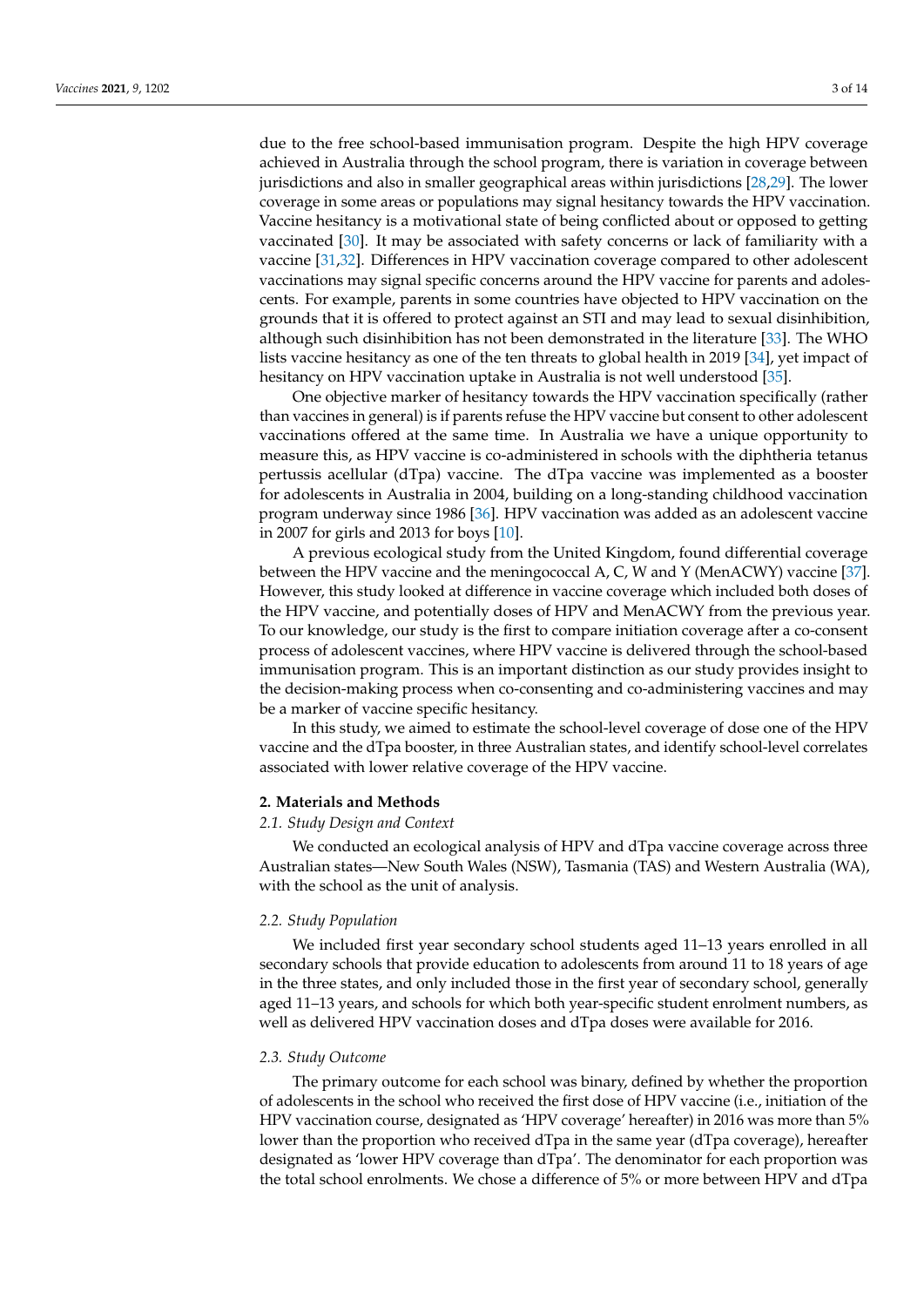coverage as it was considered clinically meaningful given the high overall coverage of HPV vaccination in Australia.

## *2.4. Data Sources*

We obtained data from the following four existing administrative datasets held by state and national statutory bodies to calculate the study outcomes and co-variates. All datasets were at the school or postcode level.

1. The National HPV Vaccination Program Register (NHPVR): until 2018, collected details of individual doses of HPV vaccine delivered in Australian schools and general practice/primary health care services as notified to the register as part of the National Immunisation Program (NIP). We obtained vaccination doses given by cohort year and school name. The register did not collect information on dTpa vaccines.

2. Jurisdictional health departments: collect individual data on HPV and dTpa doses delivered in schools. We obtained dTpa vaccination doses and school enrolment data for each school grade in which the vaccine program was delivered (Year 7 in two jurisdictions, Year 8 in one jurisdiction). HPV doses were not requested, as these were available through the NHPVR. Enrolment data collected from NSW, WA and TAS included graded schools (which denoted school year) for mainstream schools and special education schools. WA also included ungraded 'special education' schools (schools that do not place students in a specific year level).

3. The Australian Curriculum, Assessment and Reporting Authority (ACARA): collects and reports characteristics of schools and their students [\[38\]](#page-13-5).

4. The Australian Bureau of Statistics: is a national statutory body which collects demographic data from Australian residents by a Census every five years [\[39\]](#page-13-6), from which we obtained SEIFA Index of relative Socio-Economic Disadvantage.

#### *2.5. Statistical Analysis*

We first merged the datasets above deterministically based on the school name and postcode, and then for those remaining unmatched via probabilistic matching using the STATA reclink command [\[30\]](#page-12-16). Remaining records were reviewed manually, and plausible matches were included.

We then conducted descriptive analyses of school-level HPV coverage and dTpa coverage at the school-level for the three jurisdictions. This included calculation of the overall coverage of both vaccines for each school. Across schools this included calculation of means, standard deviations, medians, ranges, and interquartile ranges (IQR). We calculated the proportion of schools where HPV vaccine was lower than dTpa, and the proportion of schools where dTpa was lower than HPV vaccine, and for each categorised the differences as  $+/-$  0%, 0–5%, >5–10% and >10% difference.

We conducted univariate and multivariate analysis to identify sociodemographic and school-related factors associated with the primary outcome of 'lower HPV coverage' defined as HPV coverage that was at least five percentage points lower than dTpa coverage. Sociodemographic variables included the percent of enrolments with Aboriginal and/or Torres Strait Islander background (referred to hereafter as Indigenous students), the percent of enrolments with a language-background-other-than-English, and the Index of Relative Socio-Economic Disadvantage (SEIFA IRSD) (a standard area level measure of disadvantage summarising a range of information about economic and social conditions of households within an area), defined by postcode of the school [\[39\]](#page-13-6). School-related factors included co-educational status (school enrolments of both males and females, or single sex schools), special education status (special educational schools or mainstream schools), geographical location of the school (major city, inner regional, outer regional, remote, and very remote), size of the school (based on total enrolments) and attendance (% of all possible school days attended). We categorised the continuous measurements (school size, Indigenous student enrolments, language-background-other-than-English, socioeconomic disadvantage score and attendance) using tertiles (Table [1\)](#page-5-0).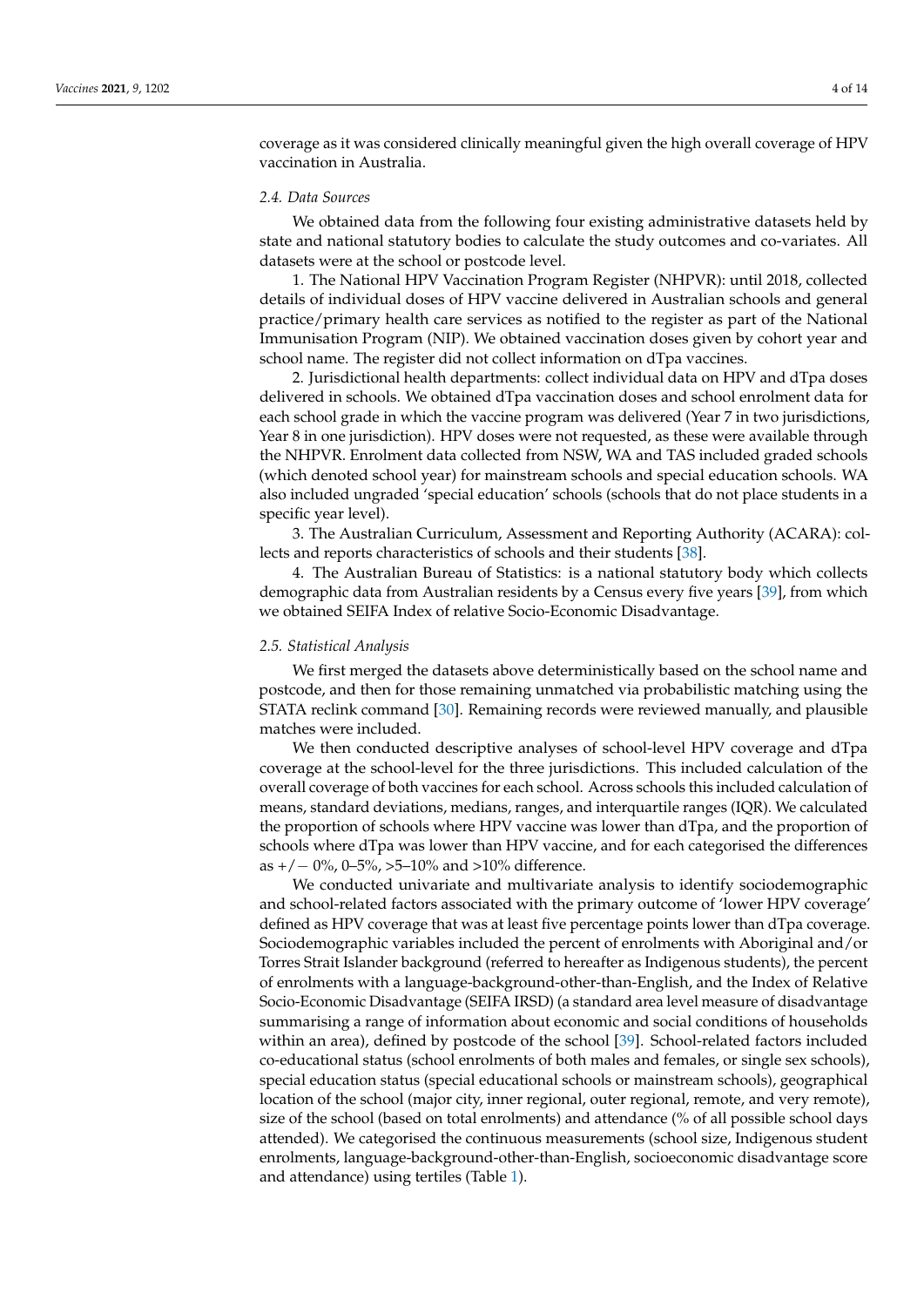| Variable                 | n                                                                                                                                                                                                                                                                                                                                                                                                                                                                                                                                                                                                                                                                                                                                             | (%) |  |  |  |  |
|--------------------------|-----------------------------------------------------------------------------------------------------------------------------------------------------------------------------------------------------------------------------------------------------------------------------------------------------------------------------------------------------------------------------------------------------------------------------------------------------------------------------------------------------------------------------------------------------------------------------------------------------------------------------------------------------------------------------------------------------------------------------------------------|-----|--|--|--|--|
|                          |                                                                                                                                                                                                                                                                                                                                                                                                                                                                                                                                                                                                                                                                                                                                               |     |  |  |  |  |
| Major cities             | 750                                                                                                                                                                                                                                                                                                                                                                                                                                                                                                                                                                                                                                                                                                                                           | 58  |  |  |  |  |
| <b>Inner Regional</b>    | 288                                                                                                                                                                                                                                                                                                                                                                                                                                                                                                                                                                                                                                                                                                                                           | 22  |  |  |  |  |
| Outer Regional           | 165                                                                                                                                                                                                                                                                                                                                                                                                                                                                                                                                                                                                                                                                                                                                           | 13  |  |  |  |  |
| Remote and very remote   | 72                                                                                                                                                                                                                                                                                                                                                                                                                                                                                                                                                                                                                                                                                                                                            | 6   |  |  |  |  |
| Missing                  | 5                                                                                                                                                                                                                                                                                                                                                                                                                                                                                                                                                                                                                                                                                                                                             | 0.4 |  |  |  |  |
|                          | Remoteness classification<br>Co-educational status<br>1100<br>86<br>150<br>12<br>30<br>2<br>Missing<br>% Indigenous student enrolment <sup>2</sup><br>451<br>35<br>341<br>27<br>397<br>31<br>97<br>Missing<br>8<br>Relative socioeconomic disadvantage score (postcode)<br>423<br>33<br>428<br>33<br>423<br>33<br>6<br>0.5<br>Missing<br>School size (total school enrolment) <sup>2</sup><br>415<br>32<br>419<br>33<br>416<br>33<br>30<br>2<br>Missing<br>Special education status<br>1172<br>92<br>103<br>8<br>Missing<br>5<br>$0.4\,$<br>Language-background-other-than-English <sup>2</sup><br>451<br>35<br>380<br>30<br>413<br>32<br>36<br>3<br>Missing<br>Attendance (% of all possible school days attended) <sup>2</sup><br>449<br>35 |     |  |  |  |  |
| Co-educational school    |                                                                                                                                                                                                                                                                                                                                                                                                                                                                                                                                                                                                                                                                                                                                               |     |  |  |  |  |
| Single sex school        |                                                                                                                                                                                                                                                                                                                                                                                                                                                                                                                                                                                                                                                                                                                                               |     |  |  |  |  |
|                          |                                                                                                                                                                                                                                                                                                                                                                                                                                                                                                                                                                                                                                                                                                                                               |     |  |  |  |  |
|                          | Low $(0-2\%)$<br>Medium (3-8%)<br>High (9-100%)<br>Small (11-383)<br>Low $(0-6\%)$                                                                                                                                                                                                                                                                                                                                                                                                                                                                                                                                                                                                                                                            |     |  |  |  |  |
|                          |                                                                                                                                                                                                                                                                                                                                                                                                                                                                                                                                                                                                                                                                                                                                               |     |  |  |  |  |
|                          |                                                                                                                                                                                                                                                                                                                                                                                                                                                                                                                                                                                                                                                                                                                                               |     |  |  |  |  |
|                          |                                                                                                                                                                                                                                                                                                                                                                                                                                                                                                                                                                                                                                                                                                                                               |     |  |  |  |  |
|                          |                                                                                                                                                                                                                                                                                                                                                                                                                                                                                                                                                                                                                                                                                                                                               |     |  |  |  |  |
|                          |                                                                                                                                                                                                                                                                                                                                                                                                                                                                                                                                                                                                                                                                                                                                               |     |  |  |  |  |
| Most disadvantaged       |                                                                                                                                                                                                                                                                                                                                                                                                                                                                                                                                                                                                                                                                                                                                               |     |  |  |  |  |
| Less disadvantaged       |                                                                                                                                                                                                                                                                                                                                                                                                                                                                                                                                                                                                                                                                                                                                               |     |  |  |  |  |
| Least disadvantaged      |                                                                                                                                                                                                                                                                                                                                                                                                                                                                                                                                                                                                                                                                                                                                               |     |  |  |  |  |
|                          |                                                                                                                                                                                                                                                                                                                                                                                                                                                                                                                                                                                                                                                                                                                                               |     |  |  |  |  |
|                          |                                                                                                                                                                                                                                                                                                                                                                                                                                                                                                                                                                                                                                                                                                                                               |     |  |  |  |  |
|                          |                                                                                                                                                                                                                                                                                                                                                                                                                                                                                                                                                                                                                                                                                                                                               |     |  |  |  |  |
| Medium (384-844)         |                                                                                                                                                                                                                                                                                                                                                                                                                                                                                                                                                                                                                                                                                                                                               |     |  |  |  |  |
| Large (845-2735)         |                                                                                                                                                                                                                                                                                                                                                                                                                                                                                                                                                                                                                                                                                                                                               |     |  |  |  |  |
|                          |                                                                                                                                                                                                                                                                                                                                                                                                                                                                                                                                                                                                                                                                                                                                               |     |  |  |  |  |
|                          |                                                                                                                                                                                                                                                                                                                                                                                                                                                                                                                                                                                                                                                                                                                                               |     |  |  |  |  |
| Mainstream school        |                                                                                                                                                                                                                                                                                                                                                                                                                                                                                                                                                                                                                                                                                                                                               |     |  |  |  |  |
| Special education school |                                                                                                                                                                                                                                                                                                                                                                                                                                                                                                                                                                                                                                                                                                                                               |     |  |  |  |  |
|                          |                                                                                                                                                                                                                                                                                                                                                                                                                                                                                                                                                                                                                                                                                                                                               |     |  |  |  |  |
|                          |                                                                                                                                                                                                                                                                                                                                                                                                                                                                                                                                                                                                                                                                                                                                               |     |  |  |  |  |
|                          |                                                                                                                                                                                                                                                                                                                                                                                                                                                                                                                                                                                                                                                                                                                                               |     |  |  |  |  |
| Medium (7-22%)           |                                                                                                                                                                                                                                                                                                                                                                                                                                                                                                                                                                                                                                                                                                                                               |     |  |  |  |  |
| High (23-100%)           |                                                                                                                                                                                                                                                                                                                                                                                                                                                                                                                                                                                                                                                                                                                                               |     |  |  |  |  |
|                          |                                                                                                                                                                                                                                                                                                                                                                                                                                                                                                                                                                                                                                                                                                                                               |     |  |  |  |  |
|                          |                                                                                                                                                                                                                                                                                                                                                                                                                                                                                                                                                                                                                                                                                                                                               |     |  |  |  |  |
| Low (29-87%)             |                                                                                                                                                                                                                                                                                                                                                                                                                                                                                                                                                                                                                                                                                                                                               |     |  |  |  |  |
| Medium (88-91%)          | 417                                                                                                                                                                                                                                                                                                                                                                                                                                                                                                                                                                                                                                                                                                                                           | 33  |  |  |  |  |
| High (92-97%)            | 272                                                                                                                                                                                                                                                                                                                                                                                                                                                                                                                                                                                                                                                                                                                                           | 21  |  |  |  |  |
| Missing                  | 142                                                                                                                                                                                                                                                                                                                                                                                                                                                                                                                                                                                                                                                                                                                                           | 11  |  |  |  |  |

<span id="page-5-0"></span>**Table 1.** Characteristics of schools included in the analysis,  $2016<sup>1</sup>$ .

 $1$  Proportions were calculated for non-missing data only.  $2$  Continuous measurements were categorised using tertiles.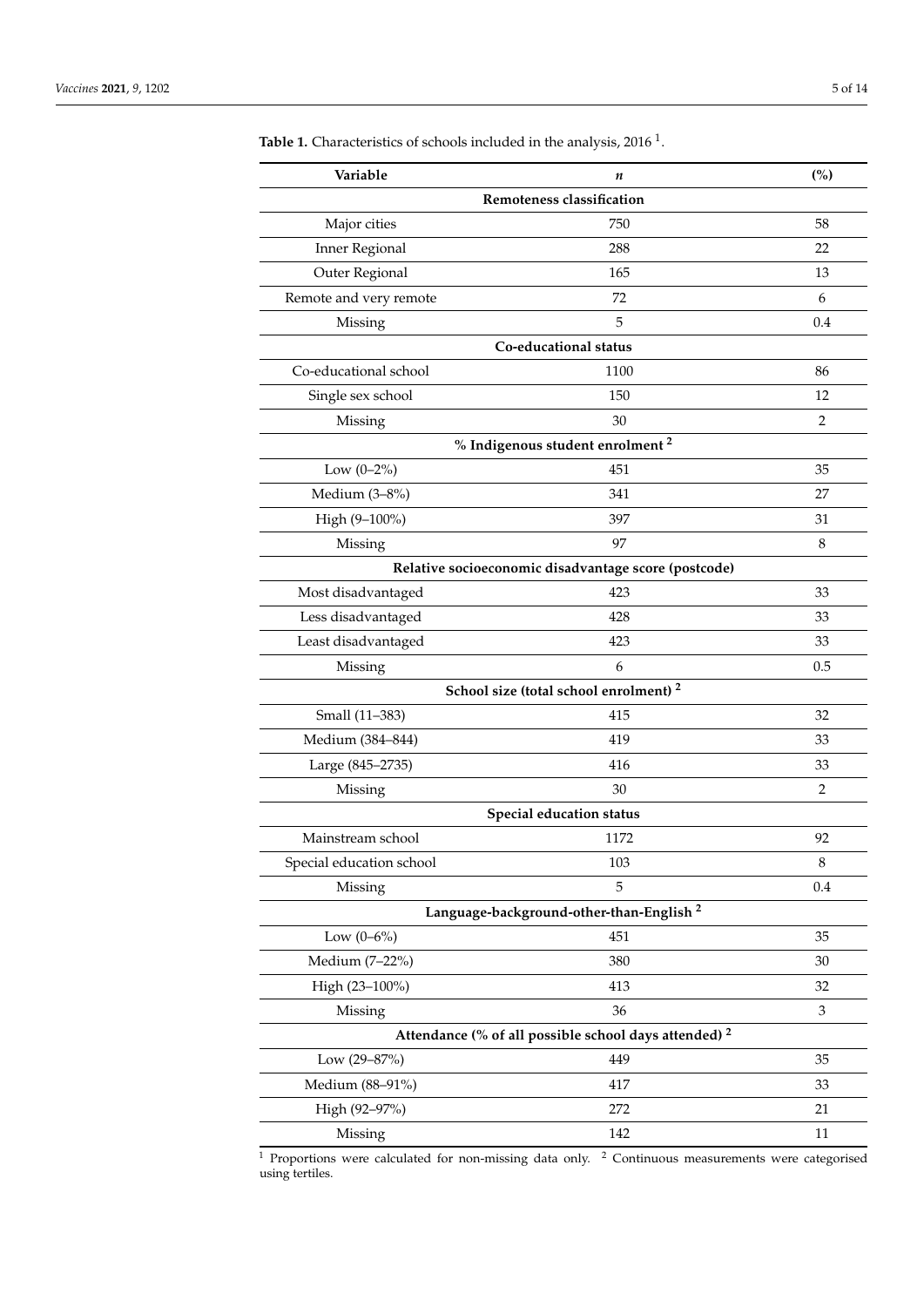Variables associated with the primary outcome were first assessed using univariate logistic regression models. The reference categories were selected based on normative groups that have been identified in the literature as not having a tendency towards vaccination hesitancy (e.g., previous studies have identified that parents of higher socioeconomic status are more likely to be hesitant, so low socioeconomic status was chosen as the reference category) [\[40–](#page-13-7)[42\]](#page-13-8). Based on this literature, we selected reference categories of inner regional for remoteness, low socioeconomic status postcodes, and higher proportion of English as a second language background, and larger schools. For the Indigenous student enrolment co-variate, the middle tertile category was selected as reference category because it most closely represents the general population distribution of Indigenous Australians, which was estimated as 3.3% in 2016 [\[43\]](#page-13-9). Finally, variables without a normative group category were selected based on a large enough sample in the group (co-education status and mainstream schools).

Variables with a *p*-value < 0.10 were included in the initial full multivariable model. Covariates with overall statistical significance of  $p < 0.05$  based on the test for heterogeneity were included in the final reduced models. We present the odds ratios and 95% CIs. We restricted the analysis to schools with a vaccine-eligible enrolment of at least 10 students to minimise the influence of schools with very small numbers. The final multivariable model was also adjusted for a five-level school affiliation variable, which included Independent, Catholic, Government schools and jurisdiction. However, to maintain anonymity as requested by stakeholders in the education sector, coverage and correlation by school affiliation is not reported publicly but the results were provided to relevant program managers to inform future policy priorities.

## *2.6. Ethical Approval*

Ethical approval was provided by the Human Research Ethics Committees of the University of New South Wales (HC17632), the Australian National University (2017/516), the University of Tasmania (1320/17), the Aboriginal Health and Medical Research Council of New South Wales (1320/17), the Aboriginal Health Council of Western Australia (818), and the Department of Health of Western Australia (RGS0000000456).

## **3. Results**

Of 1327 schools in the dataset, we excluded 39 schools with no 2016 enrolment data, two not located in a participating jurisdiction, and the remainder because the school name was not available in both the numerator and denominator data to enable matching of the datasets with the NHPVR. An additional six schools were excluded as they did not report on doses of dTpa given, leaving 1280 schools included in the final analysis.

Of the schools included, 58% were in major cities, 86% were co-educational, 8% were special education schools, 31% had a high proportion of Indigenous student enrolments (9–100%), 33% were small schools (enrolment of 11–383 students), 33% were located in areas in the most socioeconomically disadvantaged tertile and 35% had low attendance rates (29–87% of all possible school days attended) (see Table [1\)](#page-5-0). The median school-level HPV coverage was 85% (interquartile range (IQR: 75–90%) and the median dTpa coverage was 86% (IQR: 75–92%). Of 1280 schools included, 200 schools (16%) had no difference in vaccination uptake between HPV and dTpa; 53% ( $n = 674$ ) had lower HPV than dTpa coverage and 32% (*n* = 410) lower dTpa than HPV coverage (Figure [1\)](#page-7-0). Of the 674 schools where HPV coverage was lower than dTpa coverage, 295 had a difference of more than 5% ('lower HPV coverage' group), and of these schools, 93 (32%) had HPV vaccine coverage less than 70% (Figure [2\)](#page-7-1).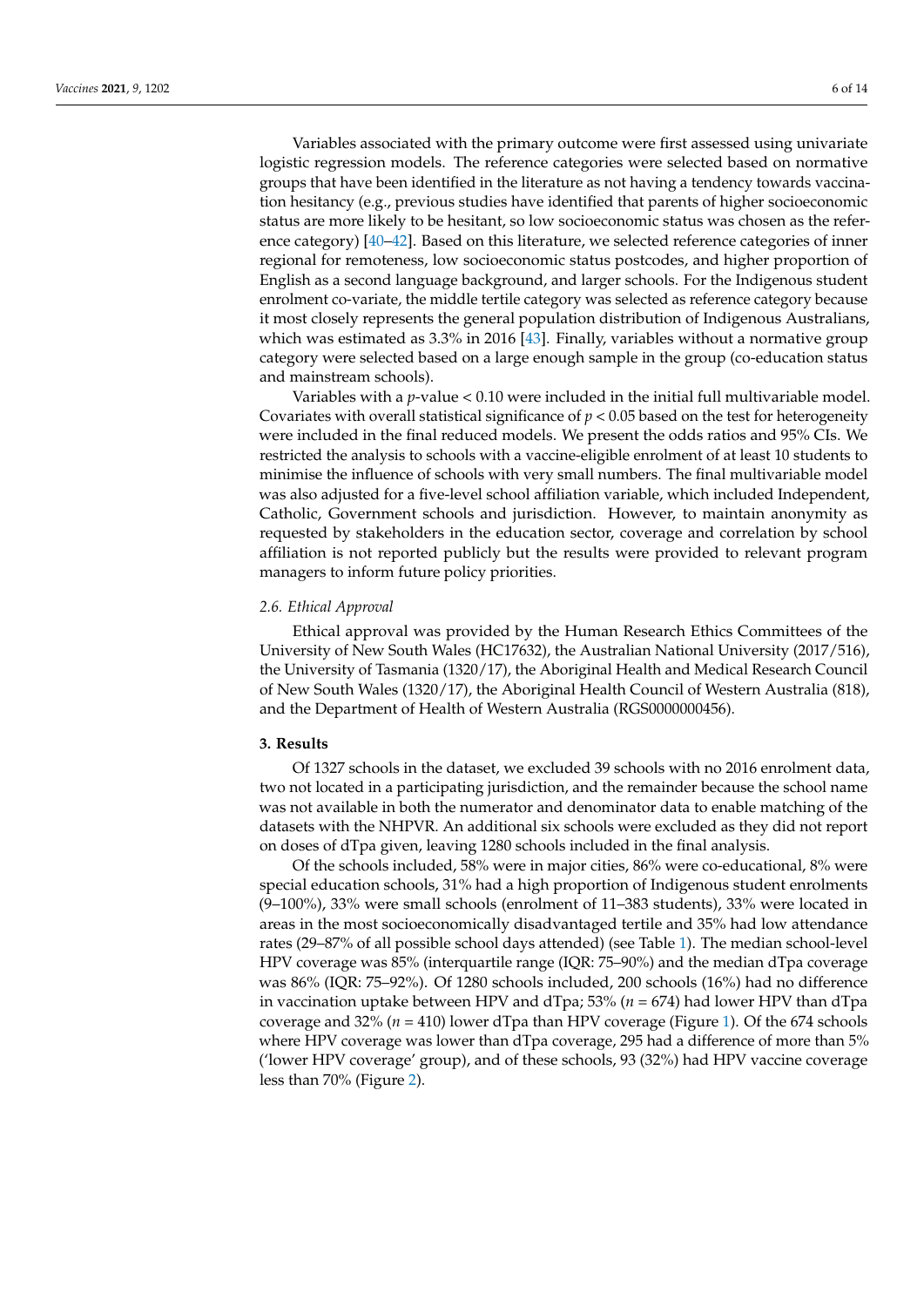<span id="page-7-0"></span>

**Figure 1.** Percent difference between dTpa and HPV coverage at the school level, 2016 ( $n = 1280$ ).

<span id="page-7-1"></span>

Figure 2. HPV coverage at schools where HPV coverage was lower<sup>1</sup> than dTpa coverage, 2016  $(n = 295)$ . <sup>1</sup> HPV coverage that is more than 5% lower than dTpa coverage.

coverage were: schools with a lower proportion of Indigenous student enrolments (OR 1.53, 95% CI = 1.1–2.2), schools with a lower proportion of adolescents from non-English language backgrounds (OR 2.2,  $95\%$  CI = 1.6–3.1) and schools with a higher proportion of adolescents from areas of greatest socioeconomic advantage (OR 2.0  $95\%$  CI = 1.4–2.8) In the univariate analysis, sociodemographic factors associated with lower HPV (Table [2\)](#page-8-0). School factors associated with lower HPV coverage were: located in remote/very remote areas (OR 2.9,  $95\%$  CI = 1.6–5.3) or major cities (OR 2.2,  $95\%$  CI = 1.5–3.2), and small (OR 1.9, 95% CI = 1.4–2.7) or medium enrolment size (OR 1.0, 95% CI = 0.7–1.5). Collinearity was detected between school size, remoteness, and socioeconomic disadvantage, and between lower attendance and Indigenous student enrolments. The final multivariate model therefore included remoteness, school size, Indigenous student enrolment, non-English language background, and socioeconomic advantage.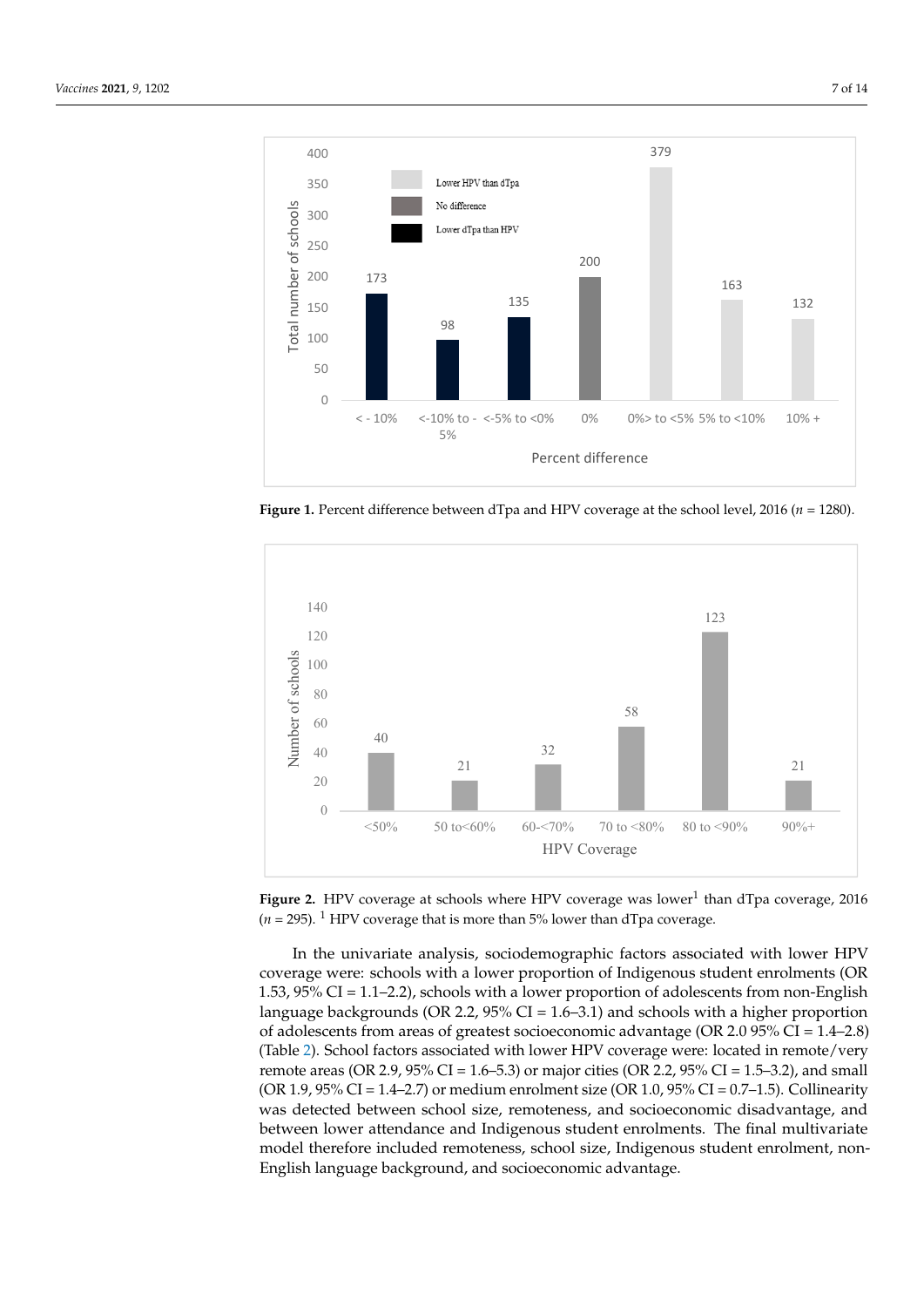<span id="page-8-0"></span>

|                             | HPV Coverage > 5%<br>Lower than dTpa<br>N(%) | Univariate Analysis                                                   |                         | Final Multivariate Model <sup>3</sup> |                         |
|-----------------------------|----------------------------------------------|-----------------------------------------------------------------------|-------------------------|---------------------------------------|-------------------------|
| Variable                    |                                              | OR (95% CI)                                                           | $p$ -Value <sup>1</sup> | aOR (95% CI) <sup>2</sup>             | $p$ -Value <sup>1</sup> |
|                             |                                              | Remoteness area                                                       |                         |                                       |                         |
| Major cities                | 196 (26%)                                    | $2.2(1.5-3.2)$                                                        | 0.000                   | $1.8(1.0-3.0)$                        | 0.036                   |
| Inner Regional              | 40 (14%)                                     | Ref <sup>4</sup>                                                      |                         | Ref                                   |                         |
| Outer Regional              | 35 (20%)                                     | $1.6(0.9-2.6)$                                                        | 0.009                   | $2.3(1.3-4.3)$                        | 0.007                   |
| Remote and very<br>remote   | 23 (32%)                                     | $2.9(1.6-5.3)$                                                        | 0.000                   | $3.5(1.7 - 7.2)$                      | 0.007                   |
|                             |                                              | School size (total school enrolment) <sup>5</sup>                     |                         |                                       |                         |
| Small (11-383)              | 125 (30%)                                    | $1.9(1.4 - 2.7)$                                                      | 0.000                   | $3.3(2.3 - 5.7)$                      | < 0.001                 |
| Medium (384-844)            | 79 (19%)                                     | $1.0(0.7-1.5)$                                                        | 0.828                   | $1.5(1.0-2.3)$                        | 0.034                   |
| Large (845-2735)            | 76 (18%)                                     | Ref                                                                   |                         | Ref                                   |                         |
|                             |                                              | Co-ed status                                                          |                         |                                       |                         |
| Co-ed school                | 247 (22%)                                    | Ref                                                                   |                         | Ref                                   |                         |
| Single sex school           | 33 (22%)                                     | $1.0(0.7-1.5)$                                                        | 0.900                   | $0.7(0.5-1.2)$                        | 0.235                   |
|                             |                                              | Special education status                                              |                         |                                       |                         |
| Mainstream school           | 262 (22%)                                    | Ref                                                                   |                         | Ref                                   |                         |
| Special education<br>school | 30(29%)                                      | $1.4(0.9-2.2)$                                                        | 0.118                   | $1.2(0.6-2.2)$                        | 0.623                   |
|                             |                                              | % Indigenous student enrolment 5                                      |                         |                                       |                         |
| Low $(0-2\%)$               | 123 (27%)                                    | $1.5(1.1-2.2)$                                                        | 0.013                   | $1.4(1.0-2.1)$                        | 0.091                   |
| Medium (3-8%)               | 67 (20%)                                     | Ref                                                                   |                         | Ref                                   |                         |
| High (9-100%)               | 61(16%)                                      | $0.8(0.5-1.1)$                                                        | 0.151                   | $0.6(0.4-1.0)$                        | 0.040                   |
|                             |                                              | % non-English language background 5                                   |                         |                                       |                         |
| Low $(0-6\%)$               | 68 (15%)                                     | $1.9(1.3-2.6)$                                                        | 0.001                   | $1.6(1.1-2.5)$                        | 0.030                   |
| Medium (7-22%)              | 94 (25%)                                     | $2.2(1.6-3.1)$                                                        | 0.000                   | $1.9(1.2 - 3.0)$                      | 0.011                   |
| High (23-100%)              | 117 (28%)                                    | Ref                                                                   |                         | Ref                                   |                         |
|                             |                                              | School postcode score, Relative Socioeconomic Disadvantage            |                         |                                       |                         |
| Low (604-967)               | 72 (16%)                                     | Ref                                                                   |                         | Ref                                   |                         |
| Medium<br>$(698 - 1016)$    | 99 (23%)                                     | $1.5(1.1-2.1)$                                                        | 0.027                   | $1.4(1.0-2.2)$                        | 0.091                   |
| High $6$ (1017–1128)        | 122 (29%)                                    | $2.0(1.4-2.8)$                                                        | 0.000                   | $1.7(1.1-2.6)$                        | 0.023                   |
|                             |                                              | Attendance rate (% of all possible school days attended) <sup>5</sup> |                         |                                       |                         |
| Low (29-87%)                | 72 (16%)                                     | Ref                                                                   |                         | Ref                                   |                         |
| Medium (88-91%)             | 101 (24%)                                    | $1.7(1.2-2.3)$                                                        | 0.003                   | $1.3(0.8-2.0)$                        | 0.257                   |
| High (92-97%)               | 71 (26%)                                     | $1.9(1.3 - 2.7)$                                                      | 0.001                   | $1.0(0.5-1.6)$                        | 0.842                   |

**Table 2.** Correlates of >5% lower HPV coverage than dTpa at the school level, 2016 (*n* = 1280).

<sup>1</sup> The overall *p*-value is based on the test for heterogeneity. <sup>2</sup> Variables in **bold** were included in the final reduced model based on their overall significance at the *p* < 0.05-level. The adjusted odds ratios, confidence intervals, and *p*-vales for variables eliminated from the final model were obtained by adding each variable to the final reduced model.<sup>3</sup> Model was adjusted for 5 level school affiliation and jurisdiction. <sup>4</sup> "Ref" is the reference category used in the univariate and multivariate models. <sup>5</sup> Continuous measurements were categorised using tertiles <sup>6</sup> High category is postcodes that have high socioeconomic advantage.

> In the multivariate analysis, sociodemographic factors independently associated with lower HPV coverage were: schools with a lower proportion of Indigenous student enrolments (aOR  $0.6$ ,  $95\%$  CI =  $0.4-1.0$ ), a lower proportion of adolescents from non-Englishlanguage-backgrounds (aOR 1.9, 95% CI = 1.2–3.0), and a higher proportion of adolescents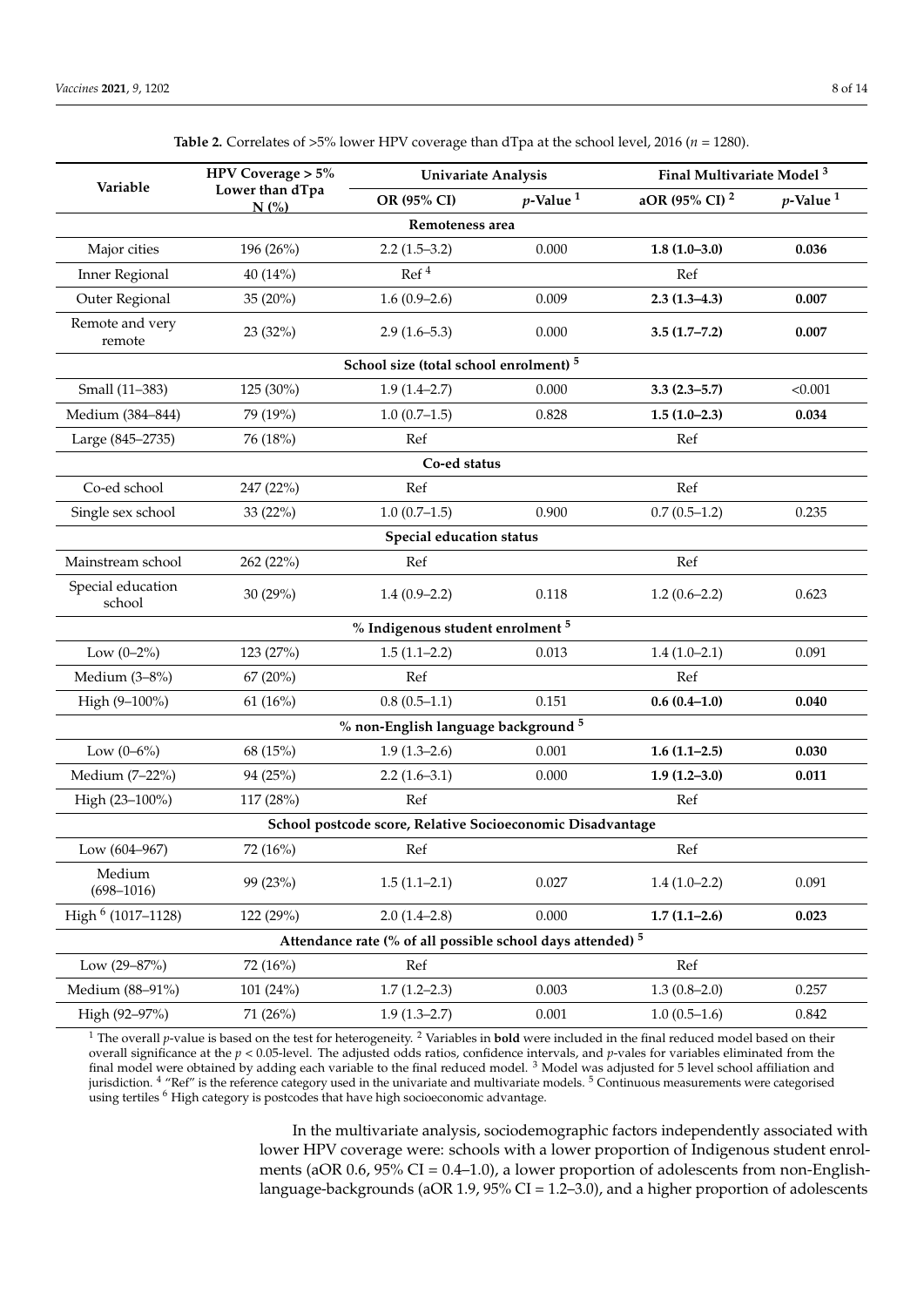from areas of greatest socioeconomic advantage (aOR 1.7, 95% CI = 1.1–2.6). School related factors independently associated lower HPV coverage were: location in remote areas (aOR 3.5, 95% CI = 1.7–7.2), or major cities (aOR 1.8, 95% CI = 1.0–3.0); and small school size  $(aOR 3.3, 95\% CI = 2.3-5.7)$  or medium size  $(aOR 1.5, 95\% CI = 1.0-2.3)$  (Table [2\)](#page-8-0).

#### **4. Discussion**

We identified variation in the uptake of HPV and dTpa vaccines in the school-based immunisation program, with HPV coverage at least 5% lower than dTpa coverage in 23% of schools in the three states. To our knowledge this is the first study to compare coverage of these two school-based vaccines in Australia and examine school-level factors associated with differences in their coverage. We found that schools with a higher proportion of adolescents from areas with higher socio-economic advantage and from English-speaking backgrounds were more likely to have lower HPV coverage than dTpa coverage. We also found that the size of the school was an independent predictor, with small- and mediumsized schools more likely to report a greater than 5% difference between HPV dose 1 and dTpa than larger schools.

More than 14% of schools had a substantially lower HPV coverage of more than 10%, suggesting the difference is an important contributor to lower uptake at the population level. We also found that in 32% of schools dTpa coverage was lower than HPV, which may potentially be explained by adolescents having received a diphtheria tetanus vaccine previously for tetanus prevention, if a child or adolescent had a recent cut or wound that could have been in contact with soil, or routine travel vaccination. In Australia, children aged <10 years with a tetanus-prone wound are recommended to receive DTPa or a DTPa combination vaccine, and people aged  $\geq$ 10 years are recommended to receive a booster dose of dT or dTpa if their last dose was more than 5 years ago [\[44\]](#page-13-10).

Schools in our study were more likely to report a larger difference between dTpa and HPV if they were small or medium sized schools and had enrolment between 11 and 844, in comparison to larger schools in the study. A study from the UK that found differential coverage between the HPV vaccine and the meningococcal A, C, W and Y (MenACWY) vaccine, also identified smalls schools as achieving lower coverage [\[37\]](#page-13-4). It is currently not known, why small schools have lower coverage and higher differential uptake compared to other schools. However, it may be that smalls schools have multiple risk factors co-occurring relating to collinearity. In our study, most special schools were small, and most small schools were also located in remote areas.

We found that several sociodemographic characteristics relating to the school were strongly associated with lower HPV coverage than dTpa coverage, including being located in less disadvantaged areas and a higher proportion of students from English-speaking backgrounds. Studies from the US and Denmark have also found that parents and girls from higher socio-economic areas were more likely to be hesitant about HPV vaccination [\[45](#page-13-11)[,46\]](#page-13-12). The Danish study found girls living in municipalities with higher disposable income were more likely to have fluctuating responses, and eventual negative responses to negative media coverage of the HPV vaccination in Denmark [\[46\]](#page-13-12). However, a recent study of adolescent vaccines delivered in the school-based program in the United Kingdom found that schools located in the least deprived areas had highest coverage for HPV and MenACWY [\[37\]](#page-13-4). In Australia, a recent study identified that lower vaccination uptake in children under five was associated with postcodes in areas with greater advantage, and among parents with greater education and occupational status [\[47\]](#page-13-13). In the Australian study, the authors suggested these parents were more likely to be exposed to anti-vaccination attitudes via social networks. However, this does not explain the difference in uptake between the two vaccines. Previous research has reported mixed results on associations between vaccination uptake and ethnicity or immigration status [\[48](#page-13-14)[–52\]](#page-13-15) but none have specifically focused on differences between HPV and another vaccine delivered at around the same time. Our study did not assess vaccination uptake and religiosity, however the ecological study from the UK assessing vaccine coverage of HPV and MenACWY found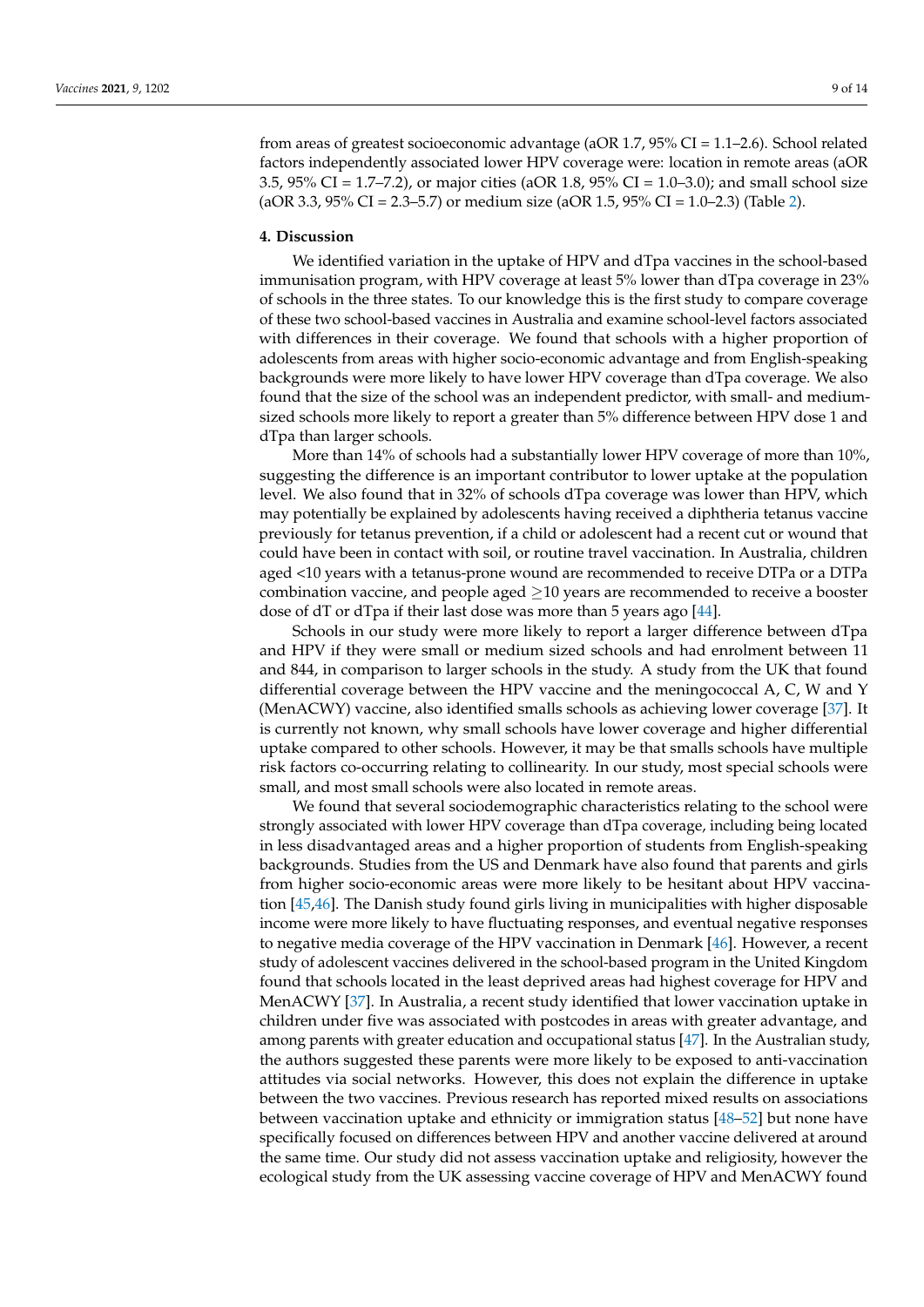that Jewish and Muslims schools had lower coverage of HPV but not MenACWY, suggesting there were not issues in this schools with vaccination acceptance in general, but may be lower vaccine acceptance for HPV specifically [\[37\]](#page-13-4). This trend was not seen in the Roman Catholic schools or non-denominational schools where there was no reported differential uptake [\[37\]](#page-13-4).

We also found that schools with a very small proportion of Indigenous students enrolled were more likely to have HPV coverage that was lower than dTpa (although the latter was not statistically significant). In a recent analysis we conducted from this same dataset, we found schools with a higher proportion of Indigenous student enrolments were associated with a lower absolute uptake of HPV, both initiation and completion [\[53\]](#page-13-16). Schools with a higher percent of Indigenous student enrolment were also schools that were most likely to be categorized as having low attendance. It is reasonable to assume if students are absent on the day that vaccines are administered, they would miss both vaccines, which may explain why there was less difference between HPV dose 1 and dTpa booster in schools with the highest Indigenous student enrolment. The reason for lower initiation in these schools may have more to do with process and opportunity barriers rather than vaccine hesitancy or related issues, as noted in the literature [\[54–](#page-13-17)[60\]](#page-14-0).

We identified some school related factors associated with lower HPV coverage than dTpa in our analysis. School size has previously been reported as independently associated with differential uptake of adolescent vaccines, as well as lowest coverage of vaccines compared to larger schools [\[37\]](#page-13-4). The association with small school size may have been related to the increased likelihood of detecting a difference of >5% when dealing with small numbers. However, our analysis excluded schools with <10 students and the association remained. The reason for the increased likelihood of the >5% difference being detected in schools located in major cities and remote locations, is unknown, but may be a marker of other unmeasured factors.

Our study has a few limitations to consider when interpreting the findings. First, we used an ecological approach to identify schools and specific characteristics associated with relatively lower uptake of HPV compared to dTpa. Therefore, our approach does not assess risk factors at the individual level, but rather provides an indication of school-level factors which can inform interventions and future research. The co-variates were based on those routinely available in a range of datasets, and some may have been markers of other risk factors. For example, we measured English language backgrounds rather than more nuanced factors such as ethnicity or cultural or religious background. Also, some variables were only available at the postcode rather than the school level, and in some postcodes, there is considerable variation in the sociodemographic of the population. Third, many of the variables describing school characteristics were highly correlated, which may have led to an inability to resolve confounding and distinguish causally related factors. Fourth, the HPV and dTpa uptake calculation only included vaccinations that could be attributed to a school, which was necessary for the analysis, but may have somewhat under-estimated true vaccine coverage. Lastly, coverage of HPV and dTpa was not obtained from the same data source, but our calculations of HPV coverage from the National HPV Vaccination Program Register is similar to those reported by the jurisdictions separately [\[61](#page-14-1)[,62\]](#page-14-2), so we do not believe this would have introduced measurement bias.

## **5. Conclusions**

In conclusion, our study identified several key sociodemographic characteristics and school related factors that were associated with HPV coverage that is >5% lower than another adolescent vaccine co-administered in the school setting. This is an important finding as it may indicate a degree of hesitancy specifically to the HPV vaccine in some contexts within Australia, which has previously not been identified in the literature. It is important to conduct further research to confirm if hesitancy is contributing to lower HPV vaccine coverage in some schools, and the potential drivers of hesitancy [\[35\]](#page-13-2). The results provide a novel perspective to the existing gaps in HPV vaccination. Research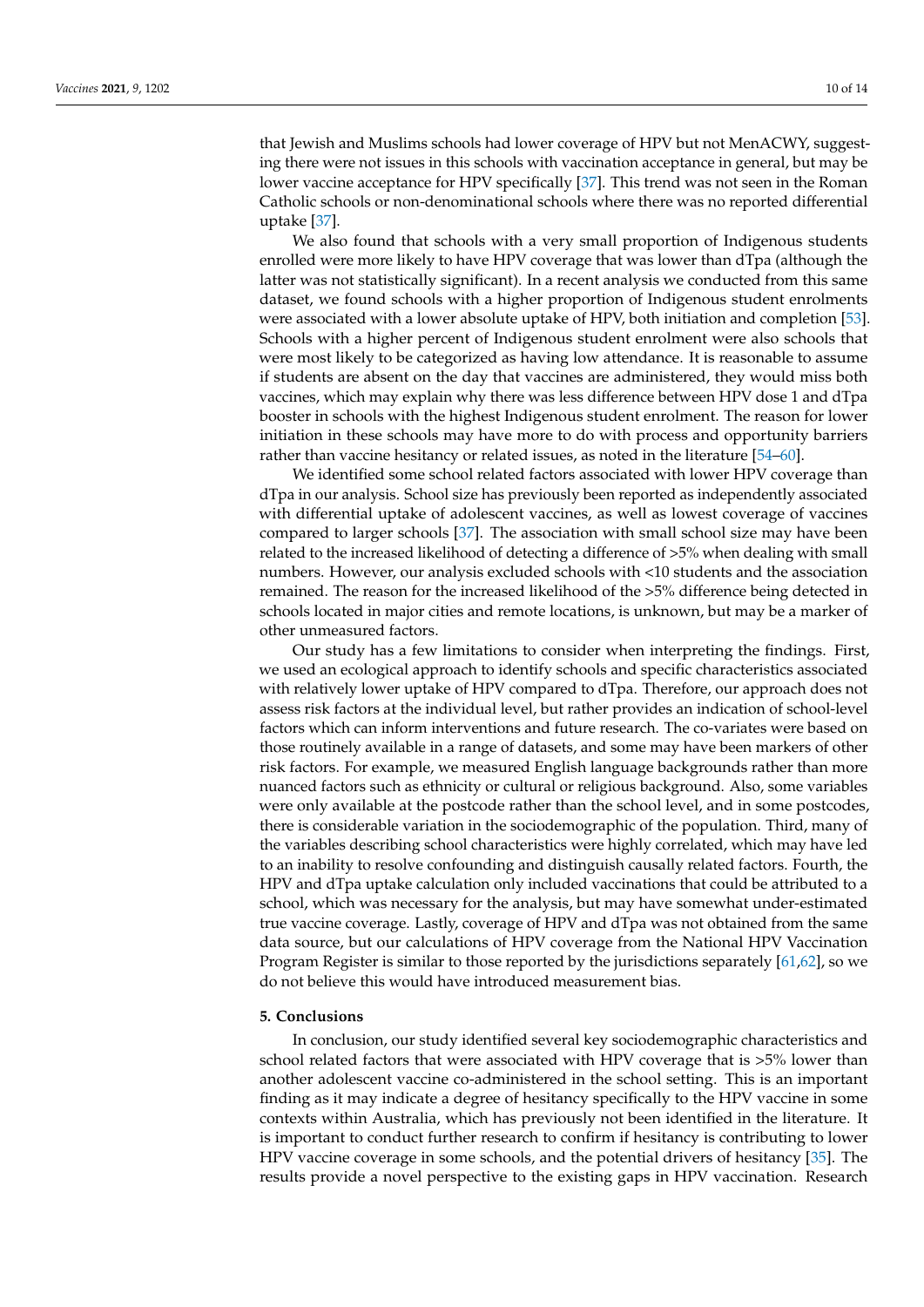needs to be prioritised to understand the reasons driving differential uptake, and to explore potential causal pathways contributing to associations between school characteristics and >5% difference between HPV dose 1 and dTpa.

**Author Contributions:** Conceptualization, C.V.-D., S.R.S., J.B., H.W., J.S., R.L., M.V., V.S., P.E., H.G., A.V., C.D., J.H., L.J.W., J.L., K.C., L.S. (Lena Sanci), M.S., M.K. (Melissa Kang), M.T.-S., M.K. (Michael Kidd), S.B., L.S. (Linda Selvey), D.M., S.E., C.A.T., N.L., J.K. and R.G.; methodology, H.W., J.B., J.K., and R.G.; formal analysis, C.V.-D., H.W., J.S., H.G. and R.G.; data curation, J.S., R.L., D.M., S.E., C.A.T., N.L. and J.B.; writing—original draft preparation, C.V.-D.; writing—review and editing, C.V.-D., S.R.S., J.B., M.V., V.S., P.E., H.G., A.V., C.D., J.H., L.J.W., J.L., K.C., L.S. (Lena Sanci), M.S., M.K. (Melissa Kang), M.T.-S., M.K. (Michael Kidd), S.B., L.S. (Linda Selvey), D.M., S.E., J.K. and R.G.; supervision, R.G., S.R.S., H.W. and J.K.; project administration, C.V.-D. All authors have read and agreed to the published version of the manuscript.

**Funding:** The study was conducted as part of the HPV Partnership Project (NHMRC grant number APP1132344), which was formed between researchers, the National HPV Vaccination Program Register, and the health departments of three states, New South Wales, Tasmania, and Western Australia to understand why gaps persist in the HPV vaccination school-based program. JS was funded by an Australian Government Research Training Program Scholarship, LW was funded by the NHMRC Early Career Fellowship (#1142035), and MS was funded by NHRMC grant (APP1159491) Cancer Institute NSW. RG was funded by an NHMRC fellowship (GNT1124647) and is a co-investigator on a project which received funding from Seqirus [unrelated to this project]. KC reports she is co-PI of an investigator-initiated trial of cervical screening, "Compass", run by the VCS Foundation Australia, which is a government-funded not-for-profit charity. The VCS Foundation has received equipment and a funding contribution from Roche Molecular Diagnostics. She is also co-PI on a major implementation program "Elimination of Cervical Cancer in the Western Pacific" which will receive support from the Minderoo Foundation and the Frazer Family Foundation and equipment donations from Cepheid Inc. However, neither KC nor her institution has received direct funding from industry for these or any other research project.

**Institutional Review Board Statement:** Ethical approval was provided by the Human Research Ethics Committees of the University of New South Wales (HC17632), the Australian National University (2017/516), the University of Tasmania (1320/17), the Aboriginal Health and Medical Research Council of New South Wales (1320/17), the Aboriginal Health Council of Western Australia (818), and the Department of Health of Western Australia (RGS0000000456).

**Informed Consent Statement:** The project performed secondary analyses of existing administrative datasets that are held by states and national statutory bodies. Individual consent was not required based on section 2.3.10 of the NHMRC's National Statement on Ethical Conduct in Human Research (2007).

**Conflicts of Interest:** The authors declare no conflict of interest.

#### **References**

- <span id="page-11-0"></span>1. Smith, J.S.; Melendy, A.; Rana, R.K.; Pimenta, J.M. Age-specific prevalence of infection with human papillomavirus in females: A global review. *J. Adolesc. Health* **2008**, *4*, S5.e1–S5.e62. [\[CrossRef\]](http://doi.org/10.1016/j.jadohealth.2008.07.009) [\[PubMed\]](http://www.ncbi.nlm.nih.gov/pubmed/18809145)
- <span id="page-11-1"></span>2. Lee, L.-Y.; Garland, S.M. Human papillomavirus vaccination: The population impact. *F1000Research* **2017**, *6*, 866. [\[CrossRef\]](http://doi.org/10.12688/f1000research.10691.1) [\[PubMed\]](http://www.ncbi.nlm.nih.gov/pubmed/28663791)
- <span id="page-11-2"></span>3. de Martel, C.; Ferlay, J.; Franceschi, S.; Vignat, J.; Bray, F.; Forman, D.; Plummer, M. Global burden of cancers attributable to infections in 2008: A review and synthetic analysis. *Lancet Oncol.* **2012**, *13*, 607–615. [\[CrossRef\]](http://doi.org/10.1016/S1470-2045(12)70137-7)
- <span id="page-11-3"></span>4. Bruni, L.; Diaz, M.; Barrionuevo-Rosas, L.; Herrero, R.; Bray, F.; Bosch, F.X.; de Sanjose, S.; Castellsague, X. Global estimates of human papillomavirus vaccination coverage by region and income level: A pooled analysis. *Lancet Glob. Health* **2016**, *4*, e453–e463. [\[CrossRef\]](http://doi.org/10.1016/S2214-109X(16)30099-7)
- <span id="page-11-4"></span>5. Arbyn, M.; Weiderpass, E.; Bruni, L.; de Sanjosé, S.; Saraiya, M.; Ferlay, J.; Bray, F. Estimates of incidence and mortality of cervical cancer in 2018: A worldwide analysis. *Lancet Glob. Health* **2020**, *8*, e191–e203. [\[CrossRef\]](http://doi.org/10.1016/S2214-109X(19)30482-6)
- <span id="page-11-5"></span>6. Woodhall, S.C.; Jit, M.; Soldan, K.; Kinghorn, G.; Gilson, R.; Nathan, M.; Ross, J.D.; Lacey, C.J.N.; Group, Q.S. The impact of genital warts: Loss of quality of life and cost of treatment in eight sexual health clinics in the UK. *Sex. Transm. Infect.* **2011**, *87*, 458–463. [\[CrossRef\]](http://doi.org/10.1136/sextrans-2011-050073)
- 7. Pirotta, M.; Stein, A.N.; Conway, E.L.; Harrison, C.; Britt, H.; Garland, S. Genital warts incidence and healthcare resource utilisation in Australia. *Sex. Transm. Infect.* **2010**, *86*, 181–186. [\[CrossRef\]](http://doi.org/10.1136/sti.2009.040188)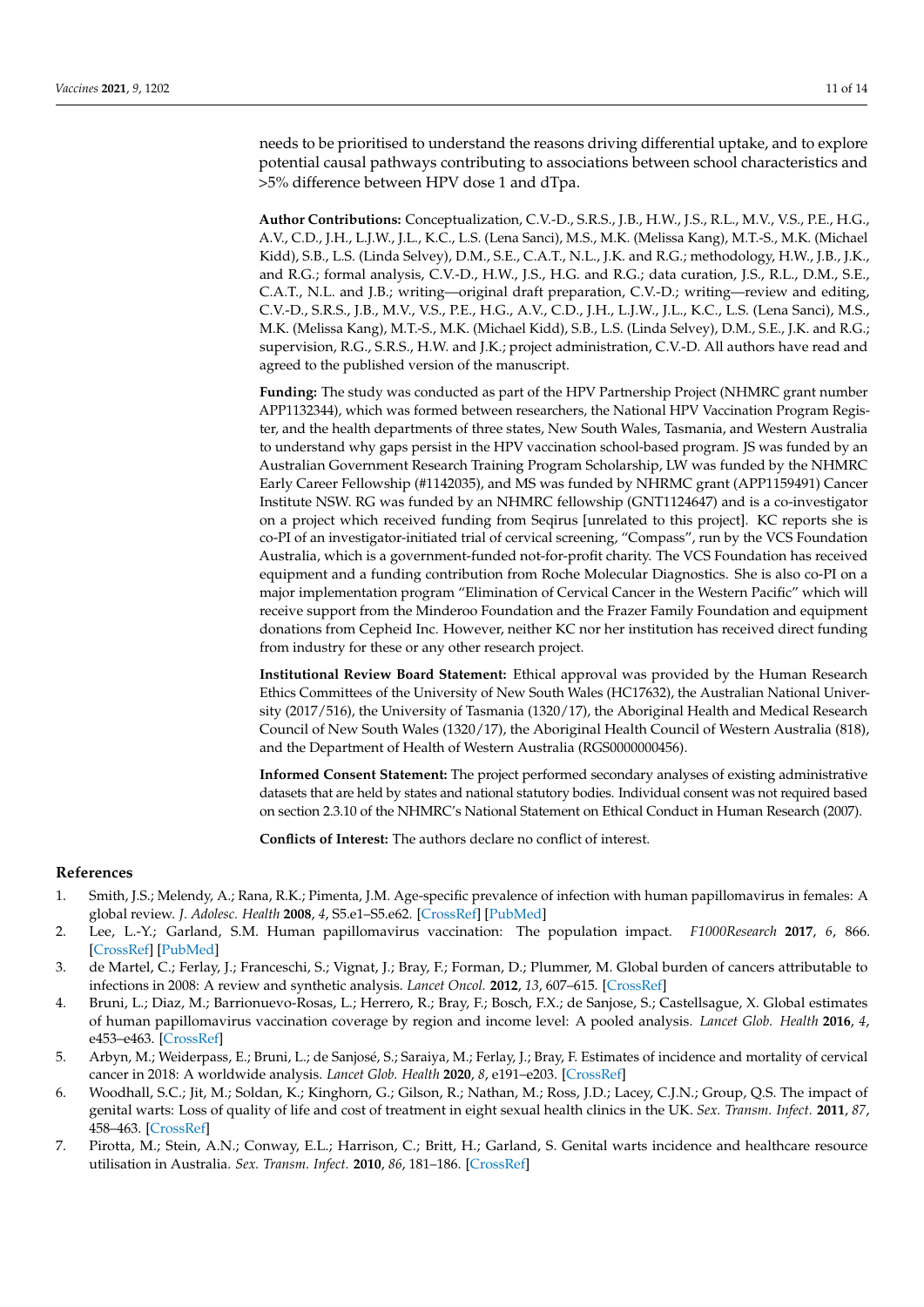- <span id="page-12-0"></span>8. Pirotta, M.V.; Stein, A.N.; Fairley, C.K.; Morrow, A.; Conway, E.L.; Chuah, J.; McCloskey, J.; McNulty, A.; Waddell, R.; Carter, R.; et al. Patterns of treatment of external genital warts in Australian sexual health clinics. *Sex. Transm. Dis.* **2009**, *36*, 375–379. [\[CrossRef\]](http://doi.org/10.1097/OLQ.0b013e3181971e4e)
- <span id="page-12-1"></span>9. Bosch, F.X.; Broker, T.R.; Forman, D.; Moscicki, A.B.; Gillison, M.L.; Doorbar, J.; Stern, P.L.; Stanley, M.; Arbyn, M.; Poljak, M.; et al. Comprehensive control of human papillomavirus infections and related diseases. *Vaccine* **2013**, *31*, H1-31. [\[CrossRef\]](http://doi.org/10.1016/j.vaccine.2013.10.003)
- <span id="page-12-2"></span>10. National HPV Program Register. Australia Moves to Two Dose Nine Valent HPV Vaccine in 2018. Available online: [http://www.hpvregister.org.au/health-professionals/announcements/Australia%20moves%20to%20two%20dose%20nine%](http://www.hpvregister.org.au/health-professionals/announcements/Australia%20moves%20to%20two%20dose%20nine%20valent%20HPV%20vaccine%20in%2020181) [20valent%20HPV%20vaccine%20in%2020181](http://www.hpvregister.org.au/health-professionals/announcements/Australia%20moves%20to%20two%20dose%20nine%20valent%20HPV%20vaccine%20in%2020181) (accessed on 17 June 2018).
- <span id="page-12-3"></span>11. Arrossi, S.; Temin, S.; Garland, S.; Eckert, L.O.N.; Bhatla, N.; Castellsagué, X.; Alkaff, S.E.; Felder, T.; Hammouda, D.; Konno, R.; et al. Primary Prevention of Cervical Cancer: American Society of Clinical Oncology Resource-Stratified Guideline. *J. Glob. Oncol.* **2017**, *3*, 611–634. [\[CrossRef\]](http://doi.org/10.1200/JGO.2016.008151) [\[PubMed\]](http://www.ncbi.nlm.nih.gov/pubmed/29094100)
- <span id="page-12-4"></span>12. World Health Organization, Cervical Cancer: An NCD We Can Overcome. Available online: [https://www.who.int/dg/](https://www.who.int/dg/speeches/detail/cervical-cancer-an-ncd-we-can-overcome#:~{}:text=Cervical%20cancer%20is%20one%20of,vaccines%20are%20truly%20wonderful%20inventions) [speeches/detail/cervical-cancer-an-ncd-we-can-overcome#:~{}:text=Cervical%20cancer%20is%20one%20of,vaccines%20are%](https://www.who.int/dg/speeches/detail/cervical-cancer-an-ncd-we-can-overcome#:~{}:text=Cervical%20cancer%20is%20one%20of,vaccines%20are%20truly%20wonderful%20inventions) [20truly%20wonderful%20inventions](https://www.who.int/dg/speeches/detail/cervical-cancer-an-ncd-we-can-overcome#:~{}:text=Cervical%20cancer%20is%20one%20of,vaccines%20are%20truly%20wonderful%20inventions) (accessed on 8 September 2020).
- <span id="page-12-5"></span>13. Canfell, K. Towards the global elimination of cervical cancer. *Papillomavirus Res.* **2019**, *8*, 100170. [\[CrossRef\]](http://doi.org/10.1016/j.pvr.2019.100170)
- <span id="page-12-6"></span>14. Gertig, D.M.; Brotherton, J.M.; Budd, A.C.; Drennan, K.; Chappell, G.; Saville, A.M. Impact of a population-based HPV vaccination program on cervical abnormalities: A data linkage study. *BMC Med.* **2013**, *11*, 227. [\[CrossRef\]](http://doi.org/10.1186/1741-7015-11-227) [\[PubMed\]](http://www.ncbi.nlm.nih.gov/pubmed/24148310)
- 15. Drolet, M.; Benard, E.; Perez, N.; Brisson, M. Population-level impact and herd effects following the introduction of human papillomavirus vaccination programmes: Updated systematic review and meta-analysis. *Lancet* **2019**, *394*, 497–509. [\[CrossRef\]](http://doi.org/10.1016/S0140-6736(19)30298-3)
- <span id="page-12-7"></span>16. Brisson, M.; Bénard, É.; Drolet, M.; Bogaards, J.A.; Baussano, I.; Vänskä, S.; Jit, M.; Boily, M.-C.; Smith, M.A.; Berkhof, J.; et al. Population-level impact, herd immunity, and elimination after human papillomavirus vaccination: A systematic review and meta-analysis of predictions from transmission-dynamic models. *Lancet Public Health* **2016**, *1*, e8–e17. [\[CrossRef\]](http://doi.org/10.1016/S2468-2667(16)30001-9)
- <span id="page-12-8"></span>17. World Health Organization. Global Health Sector Strategy on Sexually Transmitted Infections 2016–2021-towards Ending STIs. Available online: <https://www.who.int/reproductivehealth/publications/rtis/ghss-stis/en/> (accessed on 7 September 2021).
- <span id="page-12-9"></span>18. Gottvall, M.; Larsson, M.; Hoglund, A.T.; Tyden, T. High HPV vaccine acceptance despite low awareness among Swedish upper secondary school students. *Eur. J. Contracept. Reprod. Health Care Off. J. Eur. Soc. Contracept.* **2009**, *14*, 399–405. [\[CrossRef\]](http://doi.org/10.3109/13625180903229605) [\[PubMed\]](http://www.ncbi.nlm.nih.gov/pubmed/19929642)
- 19. Walhart, T. Parents, adolescents, children and the human papillomavirus vaccine: A review. *Int. Nurs. Rev.* **2012**, *59*, 305–311. [\[CrossRef\]](http://doi.org/10.1111/j.1466-7657.2012.00991.x)
- <span id="page-12-10"></span>20. Arbyn, M.; Xu, L. Efficacy and safety of prophylactic HPV vaccines. A Cochrane review of randomized trials. *Expert Rev. Vaccines* **2018**, *17*, 1085–1091. [\[CrossRef\]](http://doi.org/10.1080/14760584.2018.1548282)
- <span id="page-12-11"></span>21. Wigle, J.; Coast, E.; Watson-Jones, D. Human papillomavirus (HPV) vaccine implementation in low and middle-income countries (LMICs): Health system experiences and prospects. *Vaccine* **2013**, *31*, 3811–3817. [\[CrossRef\]](http://doi.org/10.1016/j.vaccine.2013.06.016)
- 22. Brabin, L.; Roberts, S.A.; Stretch, R.; Baxter, D.; Chambers, G.; Kitchener, H.; McCann, R. Uptake of first two doses of human papillomavirus vaccine by adolescent schoolgirls in Manchester: Prospective cohort study. *BMJ* **2008**, *336*, 1056–1058. [\[CrossRef\]](http://doi.org/10.1136/bmj.39541.534109.BE)
- 23. Ogilvie, G.; Anderson, M.; Marra, F.; McNeil, S.; Pielak, K.; Dawar, M.; McIvor, M.; Ehlen, T.; Dobson, S.; Money, D.; et al. A population-based evaluation of a publicly funded, school-based HPV vaccine program in British Columbia, Canada: Parental factors associated with HPV vaccine receipt. *PLoS Med.* **2010**, *7*, e1000270. [\[CrossRef\]](http://doi.org/10.1371/journal.pmed.1000270)
- 24. Brotherton, J.M.L.; Bloem, P.N. Population-based HPV vaccination programmes are safe and effective: 2017 update and the impetus for achieving better global coverage. *Best Pract. Res. Clin. Obstet. Gynaecol.* **2018**, *47*, 42–58. [\[CrossRef\]](http://doi.org/10.1016/j.bpobgyn.2017.08.010)
- 25. Muhamad, N.A.; Buang, S.N.; Jaafar, S.; Jais, R.; Tan, P.S.; Mustapha, N.; Lodz, N.A.; Aris, T.; Sulaiman, L.H.; Murad, S. Achieving high uptake of human papillomavirus vaccination in Malaysia through school-based vaccination programme. *BMC Public Health* **2018**, *18*, 1402. [\[CrossRef\]](http://doi.org/10.1186/s12889-018-6316-6)
- <span id="page-12-12"></span>26. Chaw, L.L.; Lim, S.T.W.; Md Yussof, S.R. Human Papillomavirus vaccine coverage among female students in Brunei Darussalam: Results from the first 4 years of the national school-based vaccination programme. *Heliyon* **2019**, *5*, e02588. [\[CrossRef\]](http://doi.org/10.1016/j.heliyon.2019.e02588)
- <span id="page-12-13"></span>27. National HPV Program Register. HPV Vaccination Coverage 2012–2017. Available online: [https://www.gov.uk/government/](https://www.gov.uk/government/statistics/hpv-vaccine-coverage-annual-report-for-2017-to-2018) [statistics/hpv-vaccine-coverage-annual-report-for-2017-to-2018](https://www.gov.uk/government/statistics/hpv-vaccine-coverage-annual-report-for-2017-to-2018) (accessed on 7 September 2021).
- <span id="page-12-14"></span>28. National HPV Program Register. National (Australia) HPV 3 Dose Vaccination Coverage for Males Turning 15 Years of Age in 2017. Available online: <http://www.hpvregister.org.au/research/coverage-data/HPV-Vaccination-Coverage-2017---Male> (accessed on 27 December 2020).
- <span id="page-12-15"></span>29. National HPV Program Register. National (Australia) HPV 3 dose Vaccination Coverage for All Females Turning 15 Years of Age. 2017. Available online: [https://www.health.gov.au/resources/publications/national-hpv-3-dose-vaccination-coverage-for](https://www.health.gov.au/resources/publications/national-hpv-3-dose-vaccination-coverage-for-all-adolescents-turning-15-years-of-age-from-year-of-program-commencement)[all-adolescents-turning-15-years-of-age-from-year-of-program-commencement](https://www.health.gov.au/resources/publications/national-hpv-3-dose-vaccination-coverage-for-all-adolescents-turning-15-years-of-age-from-year-of-program-commencement) (accessed on 7 September 2021).
- <span id="page-12-16"></span>30. Brewer, N.T.; Chapman, G.B.; Rothman, A.J.; Leask, J.; Kempe, A. Increasing Vaccination: Putting Psychological Science Into Action. *Psychol. Sci. Public Interest* **2017**, *18*, 149–207. [\[CrossRef\]](http://doi.org/10.1177/1529100618760521) [\[PubMed\]](http://www.ncbi.nlm.nih.gov/pubmed/29611455)
- <span id="page-12-17"></span>31. Patel, P.R.; Berenson, A.B. Sources of HPV vaccine hesitancy in parents. *Hum. Vaccines Immunother.* **2013**, *9*, 2649–2653. [\[CrossRef\]](http://doi.org/10.4161/hv.26224) [\[PubMed\]](http://www.ncbi.nlm.nih.gov/pubmed/23982270)
- <span id="page-12-18"></span>32. Dempsey, A.F.; Abraham, L.M.; Dalton, V.; Ruffin, M. Understanding the reasons why mothers do or do not have their adolescent daughters vaccinated against human papillomavirus. *Ann. Epidemiol.* **2009**, *19*, 531–538. [\[CrossRef\]](http://doi.org/10.1016/j.annepidem.2009.03.011) [\[PubMed\]](http://www.ncbi.nlm.nih.gov/pubmed/19394865)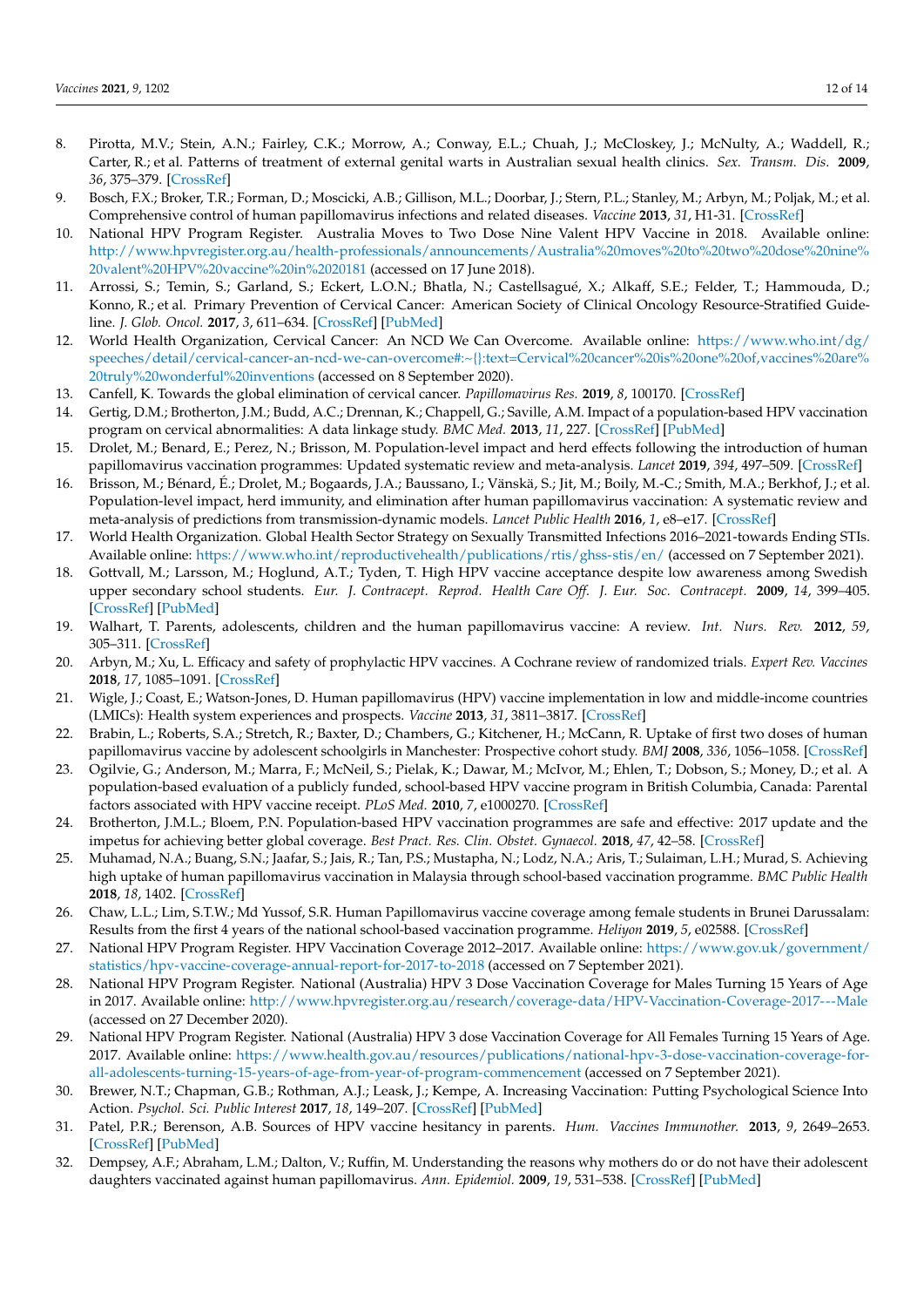- <span id="page-13-0"></span>33. Schuler, C.L.; Reiter, P.L.; Smith, J.S.; Brewer, N.T. Human papillomavirus vaccine and behavioural disinhibition. *Sex. Transm. Infect.* **2011**, *87*, 349–353. [\[CrossRef\]](http://doi.org/10.1136/sti.2010.048017)
- <span id="page-13-1"></span>34. Ten Threats to Global Health in 2019. Available online: <https://www.who.int/emergencies/ten-threats-to-global-health-in-2019> (accessed on 12 May 2021).
- <span id="page-13-2"></span>35. MacDonald, N.E. Vaccine hesitancy: Definition, scope and determinants. *Vaccine* **2015**, *33*, 4161–4164. [\[CrossRef\]](http://doi.org/10.1016/j.vaccine.2015.04.036) [\[PubMed\]](http://www.ncbi.nlm.nih.gov/pubmed/25896383)
- <span id="page-13-3"></span>36. Department of Health & Human Services, S.G.o.V. Vaccine History Timeline. Available online: [https://www2.health.vic.gov.](https://www2.health.vic.gov.au/public-health/immunisation/immunisation-schedule-vaccine-eligibility-criteria/vaccine-history-timeline) [au/public-health/immunisation/immunisation-schedule-vaccine-eligibility-criteria/vaccine-history-timeline](https://www2.health.vic.gov.au/public-health/immunisation/immunisation-schedule-vaccine-eligibility-criteria/vaccine-history-timeline) (accessed on 5 September 2020).
- <span id="page-13-4"></span>37. Tiley, K.; White, J.; Andrews, N.; Tessier, E.; Ramsay, M.; Edelstein, M. What school-level and area-level factors influenced HPV and MenACWY vaccine coverage in England in 2016/2017? An ecological study. *BMJ Open* **2019**, *9*, e029087. [\[CrossRef\]](http://doi.org/10.1136/bmjopen-2019-029087) [\[PubMed\]](http://www.ncbi.nlm.nih.gov/pubmed/31300506)
- <span id="page-13-5"></span>38. Australian Curriculum Assessment and Reporting Authority Data Access Program. Available online: [http://www.acara.edu.au/](http://www.acara.edu.au/contact-us/acara-data-access) [contact-us/acara-data-access](http://www.acara.edu.au/contact-us/acara-data-access) (accessed on 3 November 2020).
- <span id="page-13-6"></span>39. Australian Bureau of Statistics. 2033.0.55.001—Census of Population and Housing: Socio-Economic Indexes for Areas (SEIFA), Australia. 2016. Available online: <https://www.abs.gov.au/ausstats/abs@.nsf/mf/2033.0.55.001> (accessed on 7 September 2021).
- <span id="page-13-7"></span>40. Swaney, S.E.; Burns, S. Exploring reasons for vaccine-hesitancy among higher-SES parents in Perth, Western Australia. *Health Promot. J. Aust. Off. J. Aust. Assoc. Health Promot. Prof.* **2019**, *30*, 143–152. [\[CrossRef\]](http://doi.org/10.1002/hpja.190)
- 41. Fielding, J.E.; Bolam, B.; Danchin, M.H. Immunisation coverage and socioeconomic status—questioning inequity in the 'No Jab, No Pay' policy. *Aust. N. Z. J. Public Health* **2017**, *41*, 455–457. [\[CrossRef\]](http://doi.org/10.1111/1753-6405.12676)
- <span id="page-13-8"></span>42. Bocquier, A.; Ward, J.; Raude, J.; Peretti-Watel, P.; Verger, P. Socioeconomic differences in childhood vaccination in developed countries: A systematic review of quantitative studies. *Expert Rev. Vaccines* **2017**, *16*, 1107–1118. [\[CrossRef\]](http://doi.org/10.1080/14760584.2017.1381020)
- <span id="page-13-9"></span>43. Australian Institute of Health and Welfare. Profile of Indigenous Australians. Available online: [https://www.aihw.gov.au/](https://www.aihw.gov.au/reports/australias-welfare/profile-of-indigenous-australians) [reports/australias-welfare/profile-of-indigenous-australians](https://www.aihw.gov.au/reports/australias-welfare/profile-of-indigenous-australians) (accessed on 7 September 2021).
- <span id="page-13-10"></span>44. Australian Technical Advisory Group on Immunisation. Available online: [https://immunisationhandbook.health.gov.au/](https://immunisationhandbook.health.gov.au/vaccine-preventable-diseases/tetanus) [vaccine-preventable-diseases/tetanus](https://immunisationhandbook.health.gov.au/vaccine-preventable-diseases/tetanus) (accessed on 16 August 2021).
- <span id="page-13-11"></span>45. Warner, E.L.; Ding, Q.; Pappas, L.M.; Henry, K.; Kepka, D. White, affluent, educated parents are least likely to choose HPV vaccination for their children: A cross-sectional study of the National Immunization Study-teen. *BMC Pediatrics* **2017**, *17*, 200. [\[CrossRef\]](http://doi.org/10.1186/s12887-017-0953-2)
- <span id="page-13-12"></span>46. Lynge, E.; Skorstengaard, M.; Lubker, C.L.; Thamsborg, L. HPV-vaccination impact in Denmark: Is the vaccine working? *Expert Rev. Vaccines* **2018**, *17*, 765–767. [\[CrossRef\]](http://doi.org/10.1080/14760584.2018.1509001)
- <span id="page-13-13"></span>47. Bryden, G.M.; Browne, M.; Rockloff, M.; Unsworth, C. The privilege paradox: Geographic areas with highest socio-economic advantage have the lowest rates of vaccination. *Vaccine* **2019**, *37*, 4525–4532. [\[CrossRef\]](http://doi.org/10.1016/j.vaccine.2019.06.060) [\[PubMed\]](http://www.ncbi.nlm.nih.gov/pubmed/31262584)
- <span id="page-13-14"></span>48. Roberts, S.A.; Brabin, L.; Stretch, R.; Baxter, D.; Elton, P.; Kitchener, H.; McCann, R. Human papillomavirus vaccination and social inequality: Results from a prospective cohort study. *Epidemiol. Infect.* **2011**, *139*, 400–405. [\[CrossRef\]](http://doi.org/10.1017/S095026881000066X) [\[PubMed\]](http://www.ncbi.nlm.nih.gov/pubmed/20334731)
- 49. Spencer, A.M.; Roberts, S.A.; Brabin, L.; Patnick, J.; Verma, A. Sociodemographic factors predicting mother's cervical screening and daughter's HPV vaccination uptake. *J. Epidemiol. Community Health* **2014**, *68*, 571–577. [\[CrossRef\]](http://doi.org/10.1136/jech-2013-202629) [\[PubMed\]](http://www.ncbi.nlm.nih.gov/pubmed/24567443)
- 50. Fisher, H.; Audrey, S.; Mytton, J.A.; Hickman, M.; Trotter, C. Examining inequalities in the uptake of the school-based HPV vaccination programme in England: A retrospective cohort study. *J. Public Health* **2014**, *36*, 36–45. [\[CrossRef\]](http://doi.org/10.1093/pubmed/fdt042)
- 51. Hughes, A.; Mesher, D.; White, J.; Soldan, K. Coverage of the English national human papillomavirus (HPV) immunisation programme among 12 to 17 year-old females by area-level deprivation score, England, 2008 to 2011. *Eurosurveillance* **2014**, *19*, 20677. [\[CrossRef\]](http://doi.org/10.2807/1560-7917.ES2014.19.2.20677)
- <span id="page-13-15"></span>52. Perkins, R.B.; Pierre-Joseph, N.; Marquez, C.; Iloka, S.; Clark, J.A. Why do low-income minority parents choose human papillomavirus vaccination for their daughters? *J. Pediatrics* **2010**, *157*, 617–622. [\[CrossRef\]](http://doi.org/10.1016/j.jpeds.2010.04.013)
- <span id="page-13-16"></span>53. Sisnowski, J.; Veitch, M.; Sheppeard, V.; Effler, P.; Gidding, H.; Skinner, R.; Wand, H.; Kaldor, J.; Lorch, R.; Guy, R. Identifying inequities in HPV vaccination initiation in the Australian-school based vaccination program. In Proceedings of the International Papillomavirus Conference Sydney, Sydney, Australia, 2–6 October 2018.
- <span id="page-13-17"></span>54. Batista Ferrer, H.; Trotter, C.L.; Hickman, M.; Audrey, S. Barriers and facilitators to uptake of the school-based HPV vaccination programme in an ethnically diverse group of young women. *J. Public Health* **2016**, *38*, 569–577. [\[CrossRef\]](http://doi.org/10.1093/pubmed/fdv073)
- 55. Bodson, J.; Wilson, A.; Warner, E.L.; Kepka, D. Religion and HPV vaccine-related awareness, knowledge, and receipt among insured women aged 18-26 in Utah. *PLoS ONE* **2017**, *12*, e0183725. [\[CrossRef\]](http://doi.org/10.1371/journal.pone.0183725)
- 56. Grandahl, M.; Paek, S.C.; Grisurapong, S.; Sherer, P.; Tydén, T.; Lundberg, P. Parents' knowledge, beliefs, and acceptance of the HPV vaccination in relation to their socio-demographics and religious beliefs: A cross-sectional study in Thailand. *PLoS ONE* **2018**, *13*, e0193054. [\[CrossRef\]](http://doi.org/10.1371/journal.pone.0193054)
- 57. Dorell, C.G.; Yankey, D.; Santibanez, T.A.; Markowitz, L.E. Human papillomavirus vaccination series initiation and completion, 2008-2009. *Pediatrics* **2011**, *128*, 830–839. [\[CrossRef\]](http://doi.org/10.1542/peds.2011-0950) [\[PubMed\]](http://www.ncbi.nlm.nih.gov/pubmed/22007006)
- 58. McRee, A.L.; Brewer, N.T.; Reiter, P.L.; Gottlieb, S.L.; Smith, J.S. The Carolina HPV immunization attitudes and beliefs scale (CHIAS): Scale development and associations with intentions to vaccinate. *Sex. Transm. Dis.* **2010**, *37*, 234–239. [\[CrossRef\]](http://doi.org/10.1097/OLQ.0b013e3181c37e15)
- 59. Liu, S.S.; Chan, K.Y.; Leung, R.C.; Chan, K.K.; Tam, K.F.; Luk, M.H.; Lo, S.S.; Fong, D.Y.; Cheung, A.N.; Lin, Z.Q.; et al. Prevalence and risk factors of Human Papillomavirus (HPV) infection in southern Chinese women—A population-based study. *PLoS ONE* **2011**, *6*, e19244. [\[CrossRef\]](http://doi.org/10.1371/journal.pone.0019244) [\[PubMed\]](http://www.ncbi.nlm.nih.gov/pubmed/21559276)